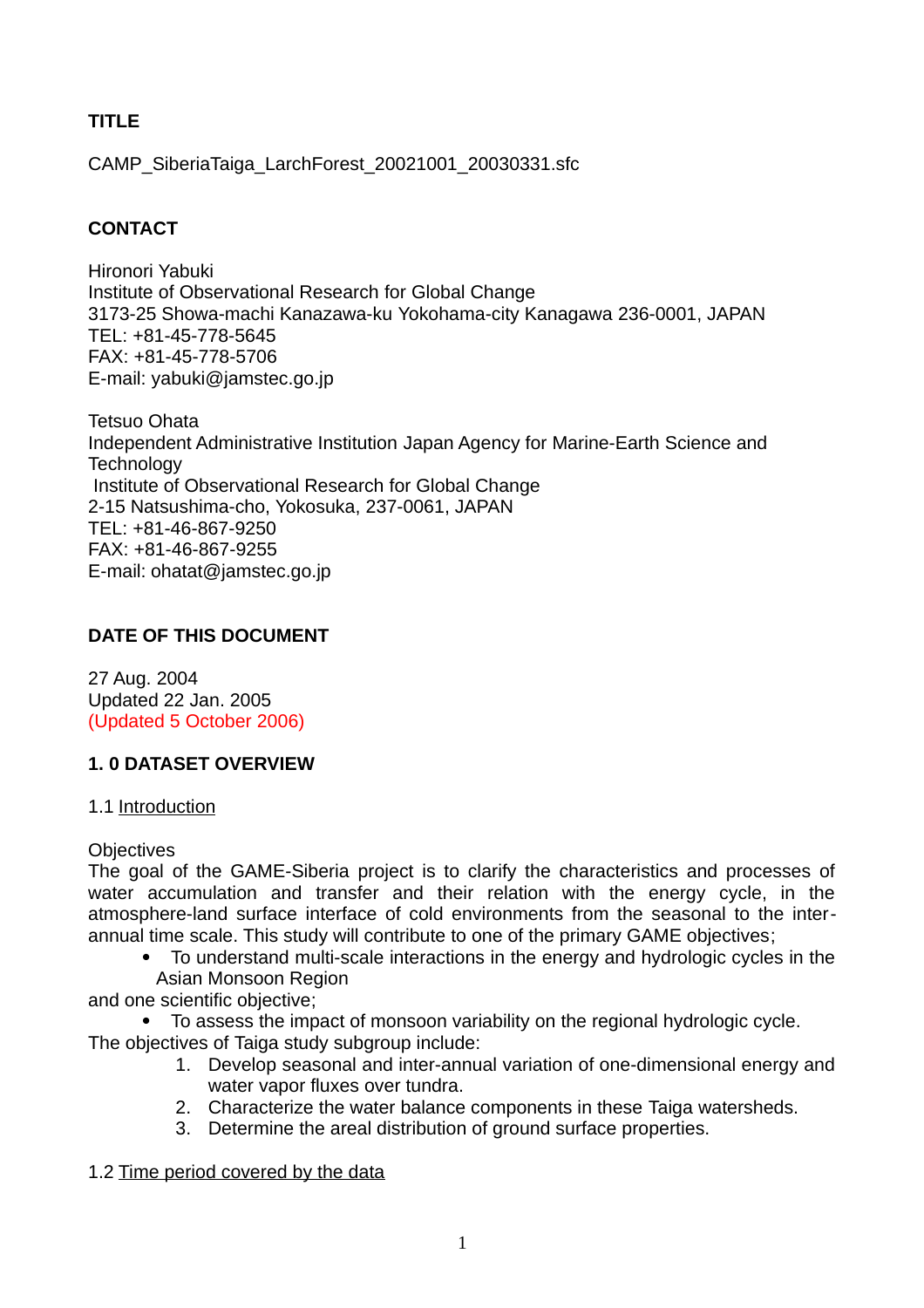Start: 1 October 2002, 00:00 End: 31 March 2003, 23:00

## 1.3 Temporal characteristics of the data

All parameters are recoded every 30 minutes.

## 1.4 Physical location of the measurement

| Latitude                         | 62.255 N        |  |
|----------------------------------|-----------------|--|
| Longitude                        | : 129.618 E     |  |
| Elevation                        | : 220.0m a.s.l. |  |
| Landscape                        | : Larch Forest  |  |
| Canopy height                    | : About 18 m    |  |
| Soil Characteristics: Sandy soil |                 |  |

#### 1.5 Data source

Original data provided by the Institute of Observational Research for Global Change (IORGC), Independent Administrative Institution Japan Agency for Marine-Earth Science and Technology (JAMSTEC) financially supported by the Japanese Ministry of Education, Culture, Sports, Science and Technology (MEXT).

#### 1.6 WWW address references

Website: http://www.hyarc.nagoya-u.ac.jp/game/siberia/p-taiga.html

## **2.0 INSTRUMENTATION DESCRIPTION**

#### 2.1 Platform

The sensors are mounted on several heights.

## 2.2 Description of the instrumentation

| <b>Parameter</b>          | <b>Model</b>             | <b>Manufacturer</b> |
|---------------------------|--------------------------|---------------------|
| <b>Station Pressure</b>   | Analog Barometer PTB101  | <b>VAISALA</b>      |
| Air Temperature           | <b>HMP-35D</b>           | <b>VAISALA</b>      |
| <b>Relative Humidity</b>  | <b>HMP-35D</b>           | <b>VAISALA</b>      |
| Wind Speed                | AC750                    | Makino              |
| <b>Wind Direction</b>     | <b>VR036</b>             | Makino              |
| Precipitation             | (Missing)                | (Missing)           |
| Snow Depth                | <b>SR-50</b>             | <b>CAMBEL</b>       |
| <b>Incoming Shortwave</b> | CM6F                     | Kipp & Zonen)       |
| <b>Outgoing Shortwave</b> | CM6F                     | Kipp & Zonen)       |
| Incoming Longwave         | Pyradiometer MS-202F     | EKO                 |
| <b>Outgoing Longwave</b>  | Pyradiometer MS-202F     | EKO                 |
| <b>Net Radiation</b>      | <b>NET RADIOMETER Q7</b> | <b>REBS</b>         |
| Skin Temperature          | 4000GL                   | <b>EVEREST</b>      |

#### 2.3 Instrumentation specification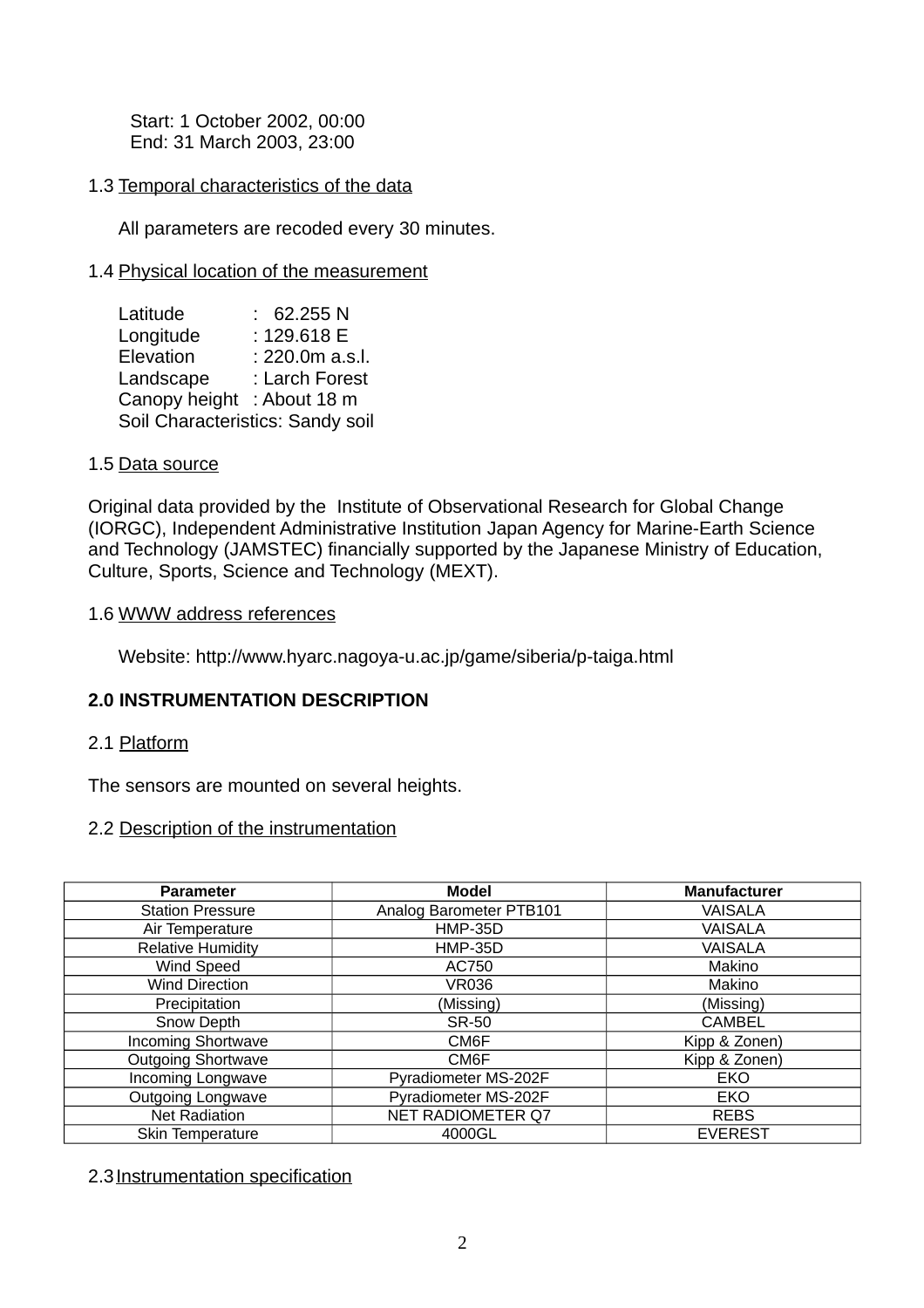| Station Pressure (1.2m)  | : Station Pressure at the 1.2m height (hPa)                         |
|--------------------------|---------------------------------------------------------------------|
| Air Temperature (32m)    | : Air Temperature at the 32m height (deg.C)                         |
| Relative Humidity (32m)  | : Relative Humidity at the 32m height (%)                           |
| Wind Speed (32m)         | : Wind Speed at the 32m height (m/s)                                |
| Wind Direction (32m)     | : Wind Direction at the 32m height (deg.)                           |
| Precipitation            | : Missing                                                           |
| Snow Depth(3m)           | : Snow depth at the 3m height(cm)                                   |
| Incoming Shortwave (32m) | : Shortwave Downward Radiation at the 32m height (W/m^2)            |
| Outgoing Shortwave (28m) | : Shortwave Upward Radiation at the 28m height (W/m <sup>22</sup> ) |
| Incoming Longwave (32m)  | : Longwave Downword Radiation at the 32m height (W/m^2)             |
| Outgoing Longwave (28m)  | : Longwave Upword Radiation at the 28m height (W/m^2)               |
| Net Radiation (1.2m)     | : Net Radiation at the 1.2m height (W/m^2)                          |
| Skin Temperature (1.2m)  | : Surface Temperature at the 1.2m height (deg.C)                    |

## **3.0 DATA COLLECTION AND PROCESSING**

#### 3.1 Description of data collection

Data are downloaded from the Tower twice every year, in spring and autumn. Then, data are sent to Japan, where they are processed.

#### 3.2 Description of derived parameters and processing techniques used

Temperature, relative humidity and radiation are instantaneous values. Atmospheric pressure is averaged over the previous 30 minutes. Wind speed and direction are the *resulting* average speed and direction over the previous 30 minutes (calculated by the data logger by means of data recorded every 5 seconds): this to minimize data unreliability due to sudden gusts. Snow depth is instantaneous values of each 2 hours. The snow sensor is based on a 50 kHz (Ultrasonic) electrostatic transducer. The SR50 determines the distance to a target by sending out ultrasonic pulses and listening for the returning echoes that are reflected from the target. Air temperature is used to compensate the snow data which is measured by using snow depth sensor. A temperature compensated distance from SR50 to snow surface is obtained by multiplying the SR50 reading by the square root of the air temperature in degree Kelvin divided by 273.15. DISTANCE = READINGSR50×root(  $T(K)$  / 273.15(K))

And the Four parameters indicated below were computed by using "CEOP Derived Parameter Equations: http://www.joss.ucar.edu/ghp/ceopdm/refdata\_report/eqns.html" also put the data flag "I", In the case of calculated by using dubious value fagged "D", the data flag was put "D".

Dew Point Temperature were computed by using (Bolton 1980): es = 6.112 \* exp((17.67 \* T)/(T + 243.5));  $e = es * (RH/100.0);$ Td =  $log(e/6.112)$ \*243.5/(17.67- $log(e/6.112)$ ); where:  $T =$  temperature in deg C; es = saturation vapor pressure in mb; e = vapor pressure in mb; RH = Relative Humidity in percent;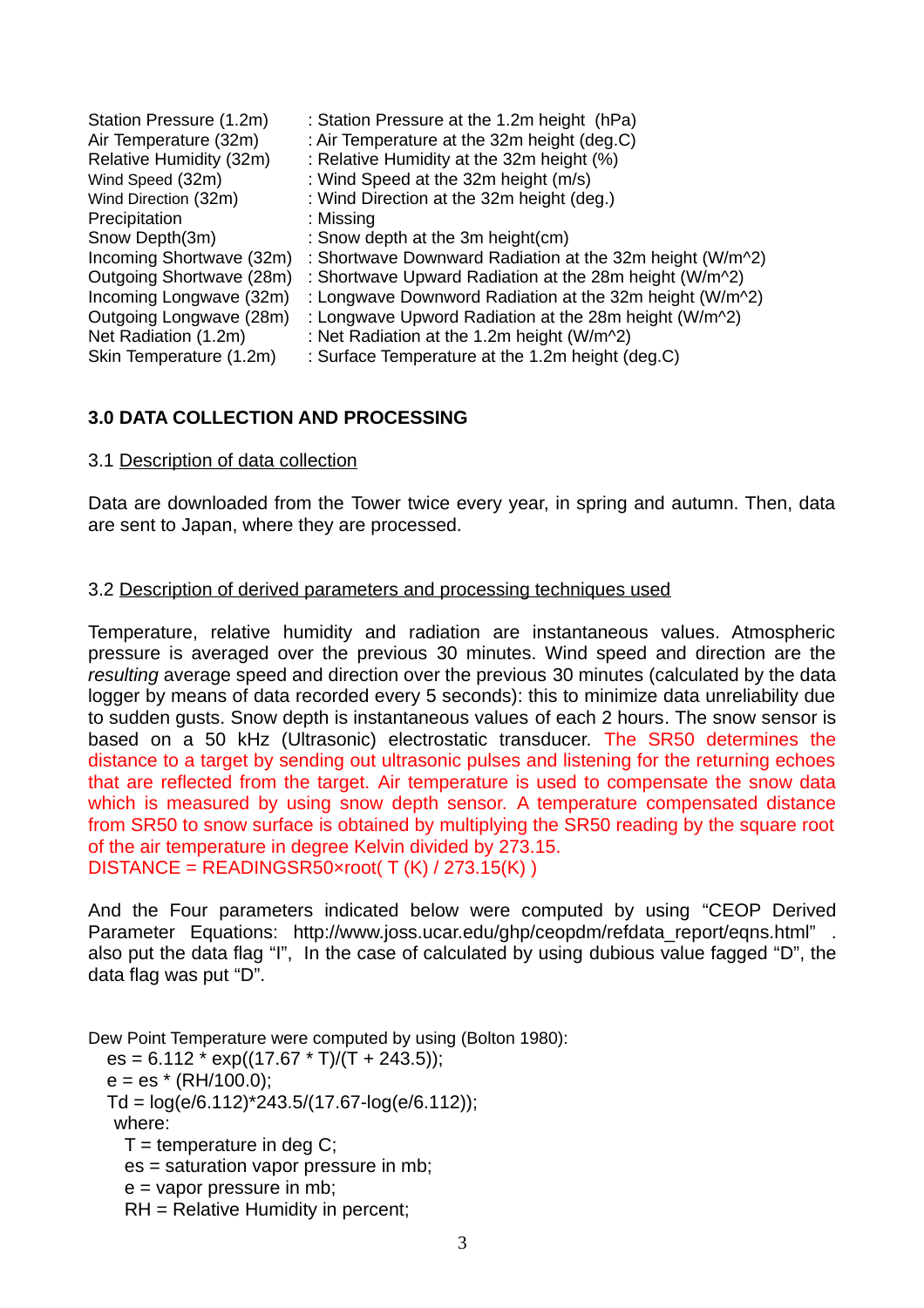$Td =$  dew point in deg C

Specific Humidity were computed by using (Bolton 1980):  $e = 6.112*exp((17.67*Td)/(Td + 243.5));$  $q = (0.622 * e)/(p - (0.378 * e))$ ; where: e = vapor pressure in mb;  $Td =$  dew point in deg C; p = surface pressure in mb;  $q =$  specific humidity in kg/kg.

U,V Components were computed by using (GEMPAK):

 $U = -sin(direction)*wind speed;$ 

 $V = -\cos(direction) * wind speed;$ 

Net radiation were computed by using (GEMPAK):

NET radiation = down(in)short + down(in)long - up(out)short - up(out)long;

# **4.0 QUALITY CONTROL PROCEDURES**

For all parameters, the data has been visually checked, looking for extremely and unusual low/high values and/or periods with constant values thorough the CAMP Quality Control Web Interface.

The quality control flags follow the CEOP data flag definition document.

## **5.0 GAP FILLING PROCEDURES**

Snow depth was applied linear interpolation to make 30 minute data. The "off-time" observations flagged "I".

#### **6.0 DATA REMARKS**

6.1 PI's assessment of the data

6.1.1 Instruments problems

None.

6.1.2 Quality issues

#### 6.2 Missing data periods

| Station Pressure (1.2m) | : 2002/12/07 08:30 - 2003/03/31 23:30 |
|-------------------------|---------------------------------------|
| Air Temperature (32m)   | : 2002/12/07 06:30 - 2003/03/31 23:30 |
| Relative Humidity (32m) | : 2002/12/07 06:30 - 2003/03/31 23:30 |
| Wind Speed (32m)        | : 2002/11/17 13:00 - 2003/03/31 23:30 |
| Wind Direction (32m)    | : 2002/12/07 06:30 - 2003/03/31 23:30 |
| Precipitation           | : 2002/10/01 00:00 - 2003/03/31 23:30 |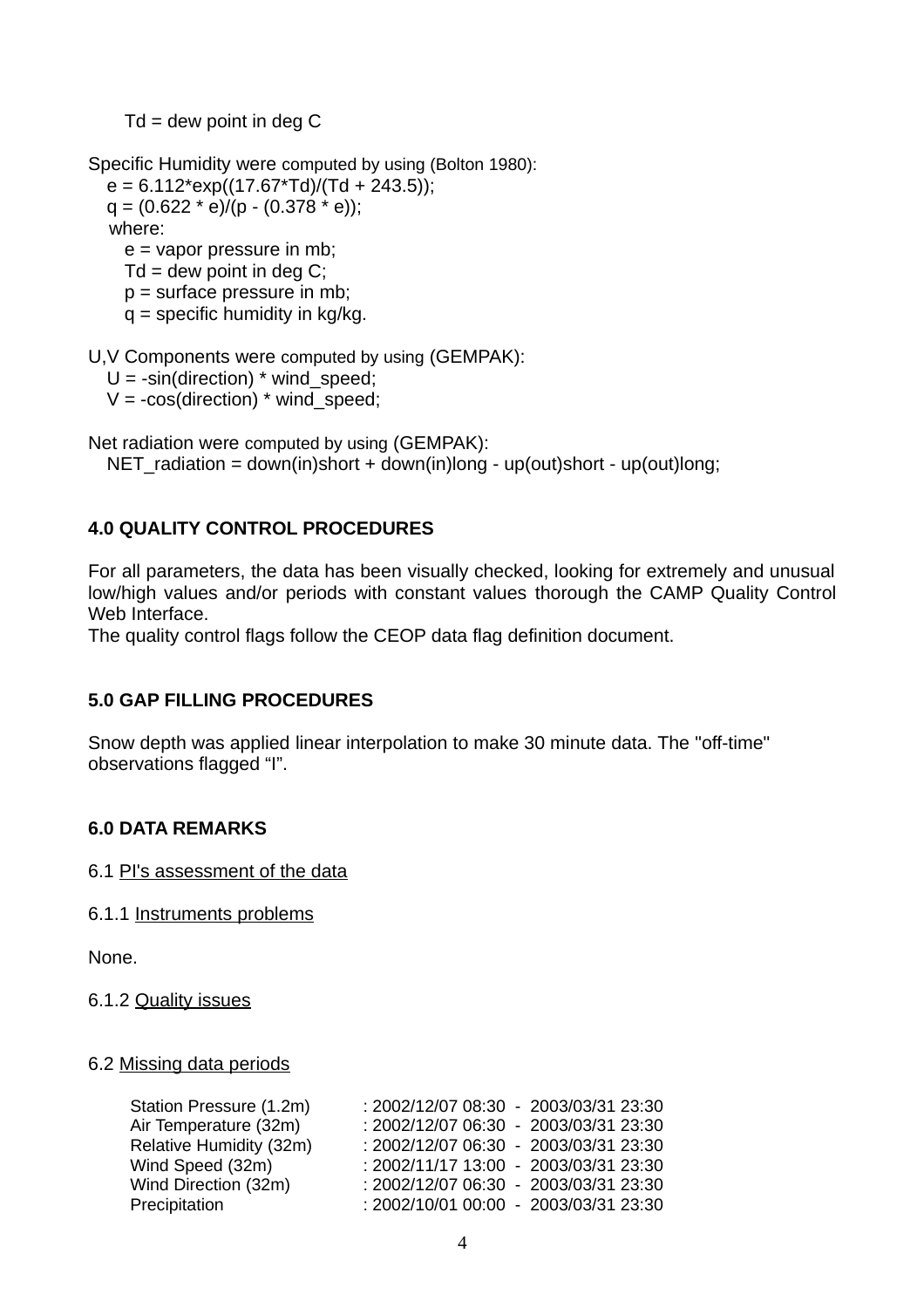| Snow depth(3m)           | : 2002/10/01 00:00 - 2002/11/01 00:30 |
|--------------------------|---------------------------------------|
| Incoming Shortwave (32m) | : 2002/12/07 06:30 - 2003/03/31 23:30 |
| Outgoing Shortwave (28m) | : 2002/12/06 08:30 - 2003/03/31 23:30 |
| Incoming Longwave (32m)  | : 2002/12/07 06:30 - 2003/03/31 23:30 |
| Outgoing Longwave (28m)  | : 2002/12/07 06:30 - 2003/03/31 23:30 |
| Net Radiation (1.2m)     | : 2002/12/06 08:30 - 2003/03/31 23:30 |
| Skin Temperature (1.2m)  | : 2002/12/07 06:30 - 2003/03/31 23:30 |

These missing data periods are caused by snow or frost coverage on the sensor in winter season.

#### **7.0 REFERENCE REQUIREMENTS**

Original data was collected and is provided within the framework of the Institute of Observational Research for Global Chang (IORGC), Independent Administrative Institution Japan Agency for Marine-Earth Science and Technology (JAMSTEC), financially supported by the Japanese Ministry of Education, Culture, Sports, Science and Technology (MEXT).

#### **8.0 REFERENCES**

Ohta, T., T. Hiyama, H. Tanaka, T. Kuwada, T. C. Maximov, T. Ohata and Y. Fukushima (2001) Seasonal variation in the energy and water exchanges above and below a larch forest in Eastern Siberia. HYDROLOGICAL PROCESSES. 15, 1459-1476.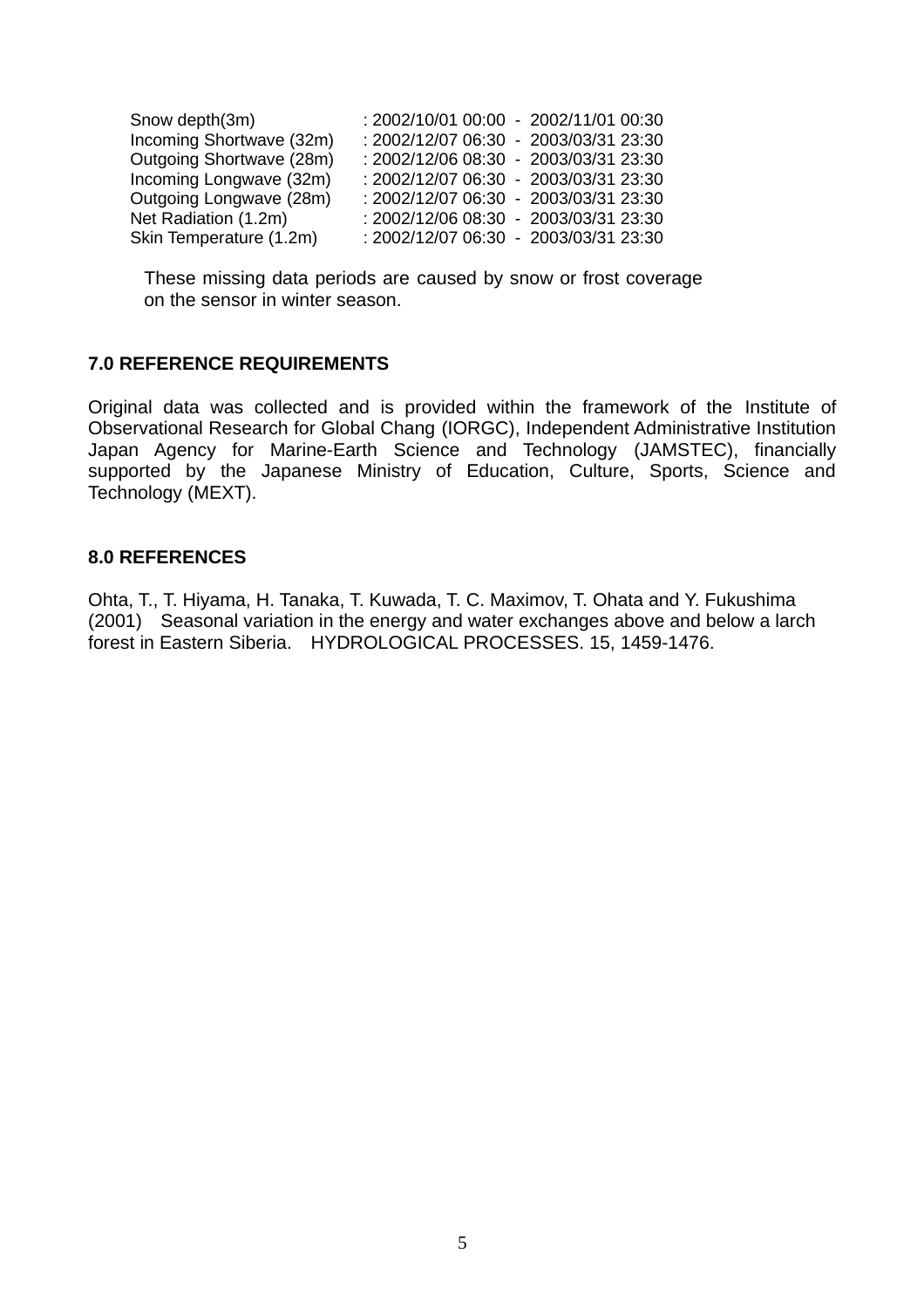# **TITLE**

CAMP\_SiberiaTaiga\_LarchForest\_20030401\_20030930.sfc.doc

# **CONTACT**

Hironori Yabuki Independent Administrative Institution Japan Agency for Marine-Earth Science and **Technology** Institute of Observational Research for Global Change 2-15 Natsushima-cho, Yokosuka, 237-0061, JAPAN TEL: +81-46-867-9268 FAX: +81-46-867-9255 E-mail: yabuki@jamstec.go.jp

Tetsuo Ohata Independent Administrative Institution Japan Agency for Marine-Earth Science and **Technology** Institute of Observational Research for Global Change 2-15 Natsushima-cho, Yokosuka, 237-0061, JAPAN TEL: +81-46-867-9250 FAX: +81-46-867-9255 E-mail: ohatat@jamstec.go.jp

# **DATE OF THIS DOCUMENT**

22 January 2005

# **1. 0 DATASET OVERVIEW**

# 1.7 Introduction

## **Objectives**

The goal of the GAME-Siberia project is to clarify the characteristics and processes of water accumulation and transfer and their relation with the energy cycle, in the atmosphere-land surface interface of cold environments from the seasonal to the interannual time scale. This study will contribute to one of the primary GAME objectives;

 To understand multi-scale interactions in the energy and hydrologic cycles in the Asian Monsoon Region

and one scientific objective;

- To assess the impact of monsoon variability on the regional hydrologic cycle. The objectives of Taiga study subgroup include:
	- 1. Develop seasonal and inter-annual variation of one-dimensional energy and water vapor fluxes over tundra.
	- 2. Characterize the water balance components in these Taiga watersheds.
	- 3. Determine the areal distribution of ground surface properties.

# 1.8 Time period covered by the data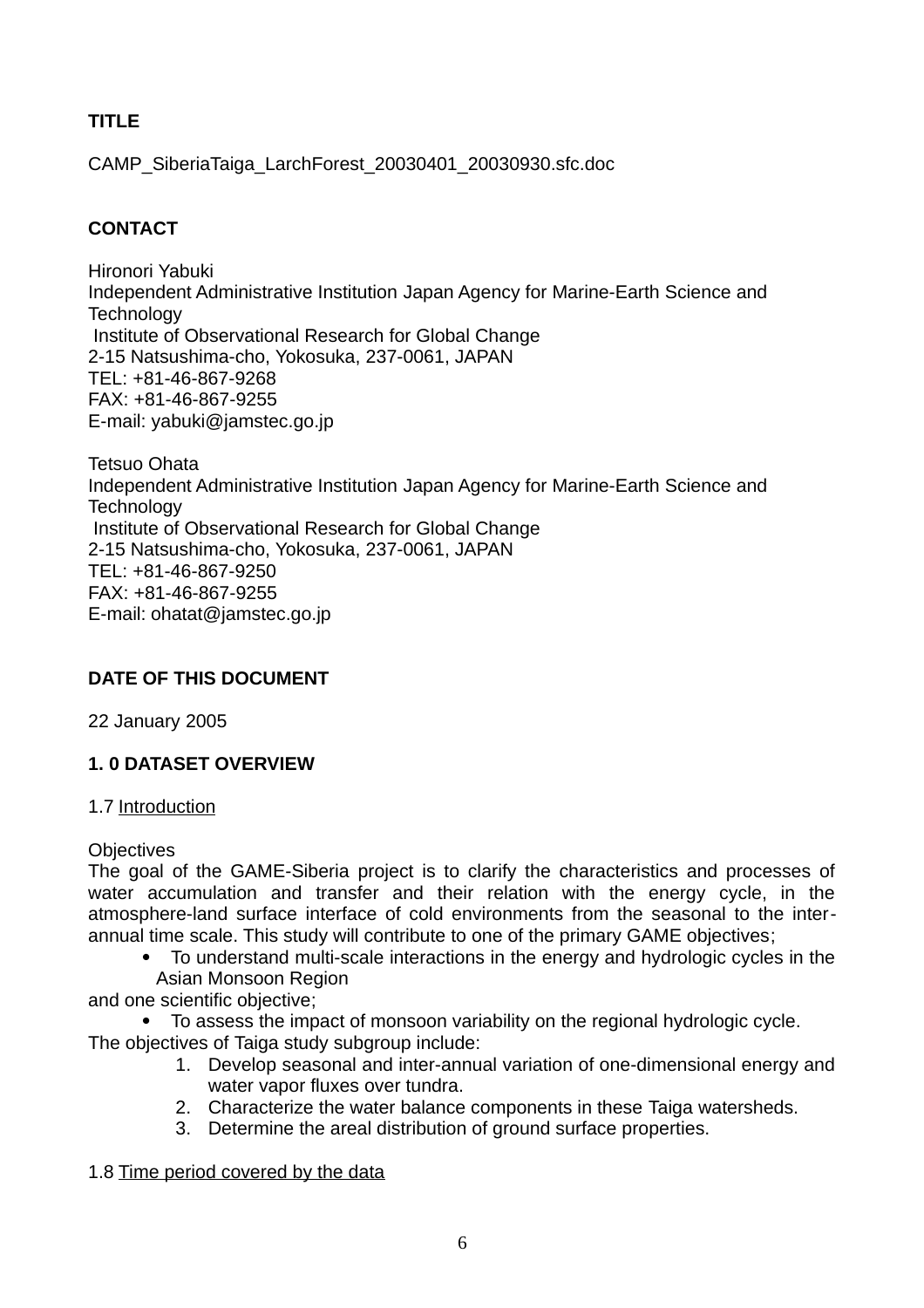Start: 1 April 2003, 00:00 End: 30 September 2003, 23:30

## 1.9 Temporal characteristics of the data

All parameters are recoded every 30 minutes.

## 1.10 Physical location of the measurement

| Latitude                         | 62.255 N        |  |
|----------------------------------|-----------------|--|
| Longitude                        | : 129.618 E     |  |
| Elevation                        | : 220.0m a.s.l. |  |
| Landscape                        | : Larch Forest  |  |
| Canopy height : About 18 m       |                 |  |
| Soil Characteristics: Sandy soil |                 |  |

#### 1.11 Data source

Original data provided by the Institute of Observational Research for Global Change (IORGC), Independent Administrative Institution Japan Agency for Marine-Earth Science and Technology (JAMSTEC) financially supported by the Japanese Ministry of Education, Culture, Sports, Science and Technology (MEXT).

#### 1.12 WWW address references

Website: http://www.hyarc.nagoya-u.ac.jp/game/siberia/p-taiga.html

## **2.0 INSTRUMENTATION DESCRIPTION**

#### 2.1 Platform

The sensors are mounted on several heights.

## 2.2 Description of the instrumentation

| <b>Parameter</b>          | <b>Model</b>             | <b>Manufacturer</b> |
|---------------------------|--------------------------|---------------------|
| <b>Station Pressure</b>   | Analog Barometer PTB101  | <b>VAISALA</b>      |
| Air Temperature           | <b>HMP-35D</b>           | <b>VAISALA</b>      |
| <b>Relative Humidity</b>  | <b>HMP-35D</b>           | <b>VAISALA</b>      |
| Wind Speed                | AC750                    | Makino              |
| <b>Wind Direction</b>     | <b>VR036</b>             | Makino              |
| Precipitation             | (Missing)                | (Missing)           |
| Snow Depth                | <b>SR-50</b>             | <b>CAMBEL</b>       |
| <b>Incoming Shortwave</b> | CM6F                     | Kipp & Zonen)       |
| <b>Outgoing Shortwave</b> | CM6F                     | Kipp & Zonen)       |
| Incoming Longwave         | Pyradiometer MS-202F     | EKO                 |
| <b>Outgoing Longwave</b>  | Pyradiometer MS-202F     | EKO                 |
| <b>Net Radiation</b>      | <b>NET RADIOMETER Q7</b> | <b>REBS</b>         |
| Skin Temperature          | 4000GL                   | <b>EVEREST</b>      |

## 2.4 Instrumentation specification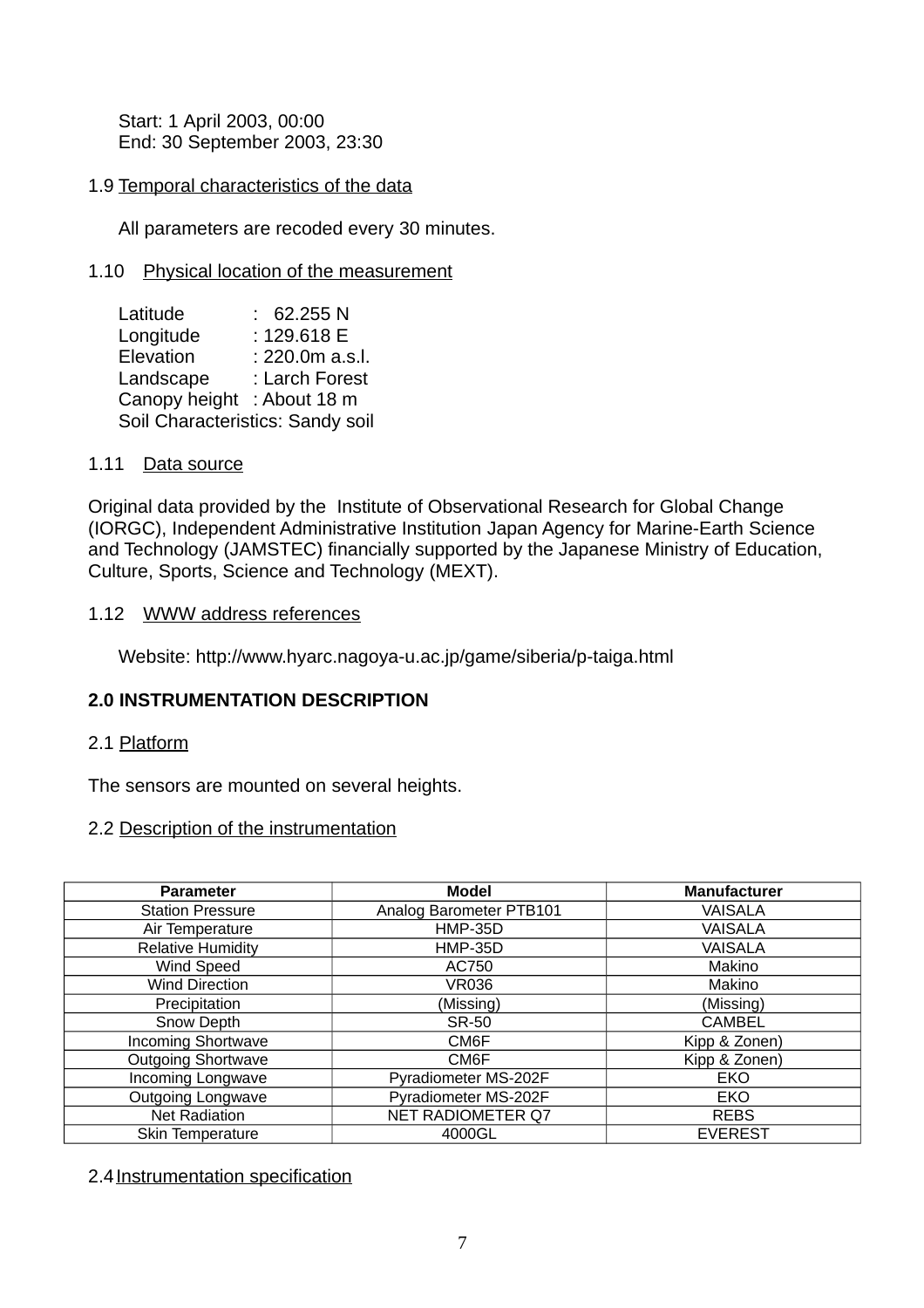| Station Pressure (1.2m)  | : Station Pressure at the 1.2m height (hPa)                             |
|--------------------------|-------------------------------------------------------------------------|
| Air Temperature (32m)    | : Air Temperature at the 32m height (deg.C)                             |
| Relative Humidity (32m)  | : Relative Humidity at the 32m height (%)                               |
| Wind Speed (32m)         | : Wind Speed at the 32m height (m/s)                                    |
| Wind Direction (32m)     | : Wind Direction at the 32m height (deg.)                               |
| Precipitation            | : Missing                                                               |
| Snow Depth(3m)           | : Snow depth at the 3m height(cm)                                       |
| Incoming Shortwave (32m) | : Shortwave Downward Radiation at the 32m height (W/m^2)                |
| Outgoing Shortwave (28m) | : Shortwave Upward Radiation at the 28m height (W/m <sup>22</sup> )     |
| Incoming Longwave (32m)  | : Longwave Downword Radiation at the 32m height (W/m^2)                 |
| Outgoing Longwave (28m)  | : Longwave Upword Radiation at the 28m height (W/m <sup>22</sup> )      |
| Net Radiation (32m)      | : Net Radiation at the $32m$ height (W/m <sup><math>\sim</math>2)</sup> |
| Skin Temperature (1.2m)  | : Surface Temperature at the 1.2m height (deg.C)                        |

## **3.0 DATA COLLECTION AND PROCESSING**

#### 3.1 Description of data collection

Data are downloaded from the Tower twice every year, in spring and autumn. Then, data are sent to Japan, where they are processed.

#### 3.2 Description of derived parameters and processing techniques used

Temperature, relative humidity and radiation are instantaneous values. Atmospheric pressure is averaged over the previous 30 minutes. Wind speed and direction are the *resulting* average speed and direction over the previous 30 minutes (calculated by the data logger by means of data recorded every 5 seconds): this to minimize data unreliability due to sudden gusts. Both of them are calculated weighting the frequency distribution of both variables within each 30 minutes. Snow depth is instantaneous values of each 2 hours.

And the Three parameters indicated below were computed by using "CEOP Derived Parameter Equations : http://www.joss.ucar.edu/ghp/ceopdm/refdata\_report/eqns.html" . also put the data flag "I", In the case of calculated by using dubious value fagged "D", the data flag was put "D".

Dew Point Temperature were computed by using (Bolton 1980):  $es = 6.112 * exp((17.67 * T)/(T + 243.5))$ ;  $e = es * (RH/100.0);$ Td =  $log(e/6.112)$ \*243.5/(17.67- $log(e/6.112)$ ); where:  $T =$  temperature in deg C; es = saturation vapor pressure in mb;  $e =$  vapor pressure in mb; RH = Relative Humidity in percent;  $Td =$  dew point in deg C

Specific Humidity were computed by using (Bolton 1980):  $e = 6.112*exp((17.67*Td)/(Td + 243.5))$ ;  $q = (0.622 * e)/(p - (0.378 * e));$ where: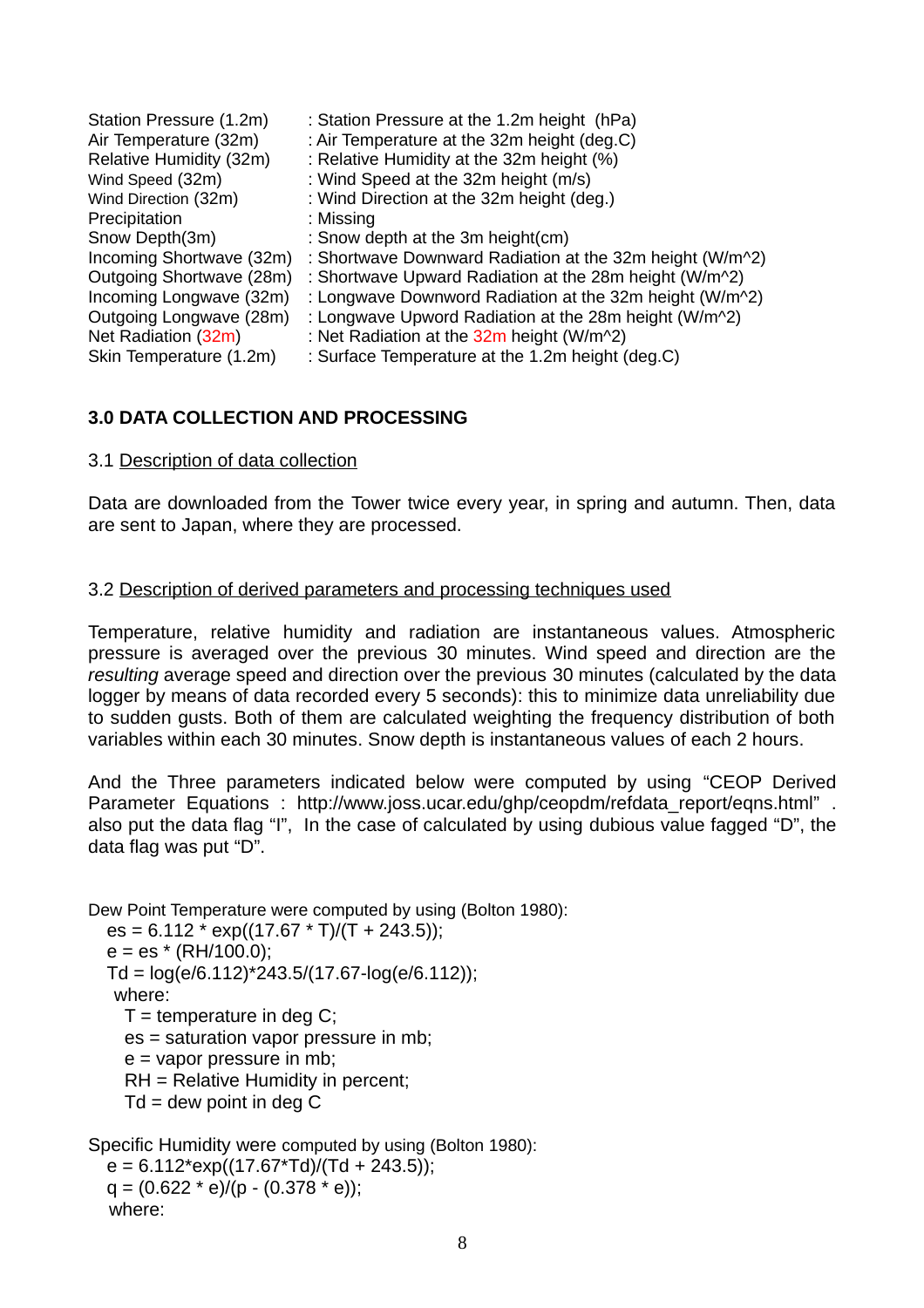e = vapor pressure in mb;  $Td =$  dew point in deg C;  $p =$  surface pressure in mb;  $q =$  specific humidity in kg/kg.

U,V Components were computed by using (GEMPAK):

 $U = -sin(direction)*wind speed;$ 

 $V = -cos(direction) * wind\_speed;$ 

## **4.0 QUALITY CONTROL PROCEDURES**

For all parameters, the data has been visually checked, looking for extremely and unusual low/high values and/or periods with constant values thorough the CAMP Quality Control Web Interface.

The quality control flags follow the CEOP data flag definition document.

## **5.0 GAP FILLING PROCEDURES**

No gap filling procedure was applied.

## **6.0 DATA REMARKS**

- 6.1 PI's assessment of the data
- 6.1.1 Instruments problems

None.

6.1.2 Quality issues

#### 6.2 Missing data periods

| Station Pressure (1.2m):            |  |
|-------------------------------------|--|
| 2003/07/23 16:00 - 2003/08/30 05:30 |  |
| 2003/09/17 04:00                    |  |
| 2003/09/30 15:30 - 2003/09/30 23:30 |  |
|                                     |  |

Air Temperature (32m) : 2003/04/11 06:00 2003/04/11 10:30 2003/04/13 01:00 2003/05/06 00:00 2003/05/20 06:00 2003/05/23 10:00 2003/07/23 19:30 - 2003/07/23 22:30 2003/08/20 23:30 - 2003/08/30 05:30 2003/09/17 04:00 2003/09/30 15:30 - 2003/09/30 23:30

Relative Humidity (32m):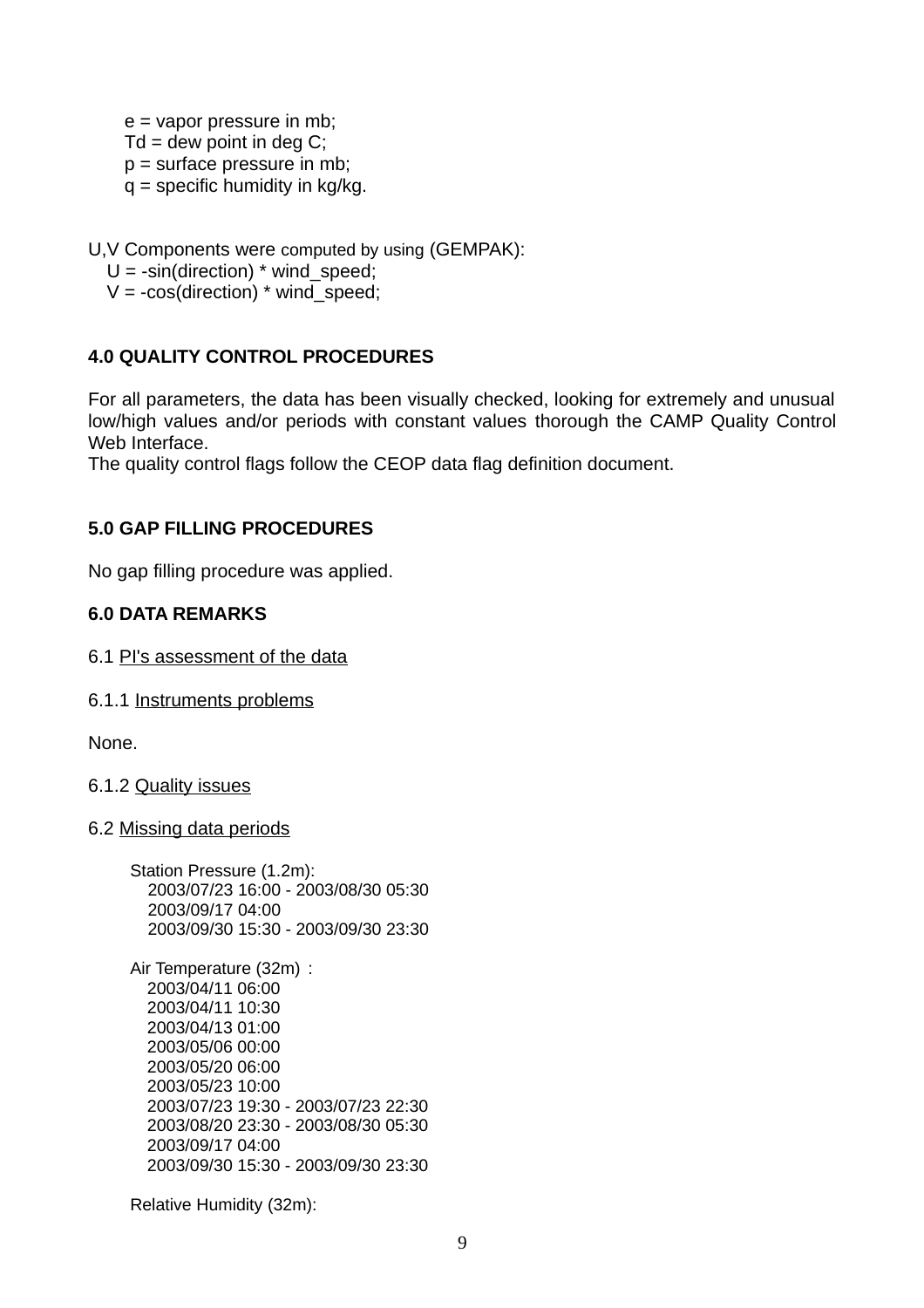2003/06/17 13:30 2003/07/23 19:30 - 2003/07/23 22:30 2003/08/09 16:30 2003/08/20 23:30 - 2003/08/30 05:30 2003/08/30 13:30 2003/09/17 04:00 2003/09/30 15:30 - 2003/09/30 23:30 Wind Speed (32m): 2003/07/23 19:30 - 2003/07/23 22:30 2003/08/20 23:30 - 2003/08/30 05:30 2003/09/17 04:00 2003/09/30 15:30 - 2003/09/30 23:30 Wind Direction (32m): 2003/04/08 23:00 2003/04/21 14:30 2003/05/03 16:30 2003/05/23 12:30 2003/06/03 07:30 2003/07/19 07:00 2003/07/23 20:00 2003/07/23 21:00 - 2003/07/23 21:30 2003/08/03 22:30 2003/08/20 23:30 - 2003/08/30 05:00 2003/09/21 19:00 2003/09/30 15:30 - 2003/09/30 23:30 Precipitation: 2003/04/01 00:00 - 2003/09/30 23:30 Snow depth(3m): 2003/04/01 00:00 - 2003/09/30 23:30 Incoming Shortwave (32m): 2003/07/23 19:30 - 2003/07/23 22:30 2003/08/20 23:30 - 2003/08/30 05:30 2003/09/17 04:00 2003/09/30 15:30 - 2003/09/30 23:30 Outgoing Shortwave (28m): 2003/07/23 19:30 - 2003/07/23 22:30 2003/08/20 23:30 - 2003/08/30 05:30 2003/09/17 04:00 2003/09/30 15:30 - 2003/09/30 23:30 Incoming Longwave (32m): 2003/05/06 22:00 2003/05/19 20:00 2003/06/12 19:00 2003/07/03 19:00 2003/07/04 22:30 2003/07/23 18:30 - 2003/07/23 22:30 2003/08/20 23:30 - 2003/08/30 05:30 2003/09/10 10:00 2003/09/16 06:30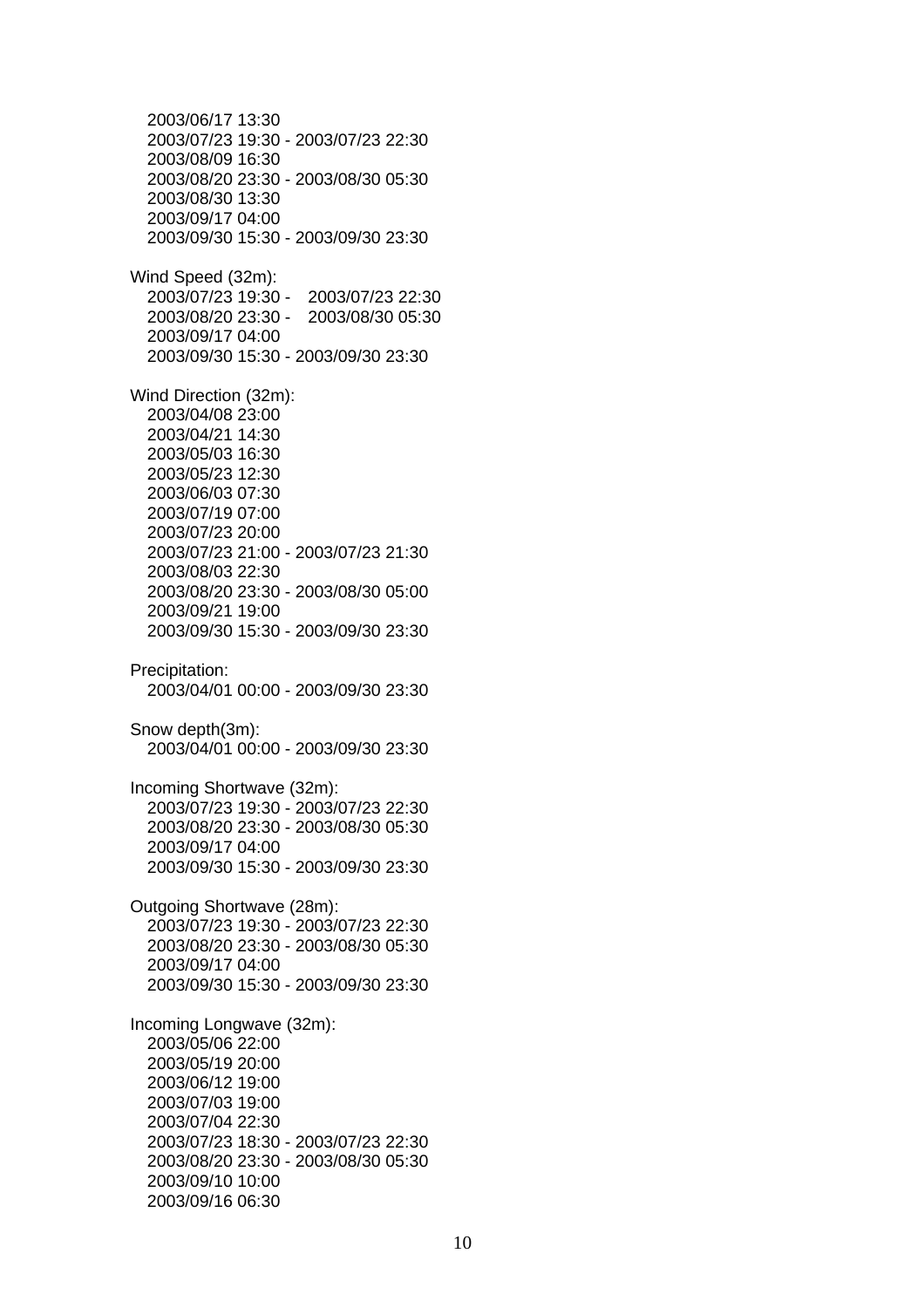2003/09/16 09:00 2003/09/17 03:30 2003/09/30 15:30 - 2003/09/30 23:30 Outgoing Longwave (28m): 2003/04/06 22:30 2003/05/30 19:30 2003/06/02 09:00 2003/06/16 22:00 2003/07/23 18:30 - 2003/07/23 22:30 2003/07/25 05:00 2003/08/20 23:30 - 2003/08/30 05:30 2003/09/13 09:00 2003/09/16 06:30 2003/09/17 03:30 2003/09/23 21:30 2003/09/30 15:30 - 2003/09/30 23:30 Net Radiation (32m):

 2003/05/18 08:30 2003/07/23 19:30 - 2003/07/23 22:30 2003/08/20 23:30 - 2003/08/30 05:30 2003/09/17 04:00 2003/09/30 15:30 - 2003/09/30 23:30

Skin Temperature (1.2m): 2003/05/01 00:30 2003/07/23 16:00 - 2003/08/30 05:30 2003/09/17 04:00 2003/09/30 15:30 - 2003/09/30 23:30

## **7.0 REFERENCE REQUIREMENTS**

Original data was collected and is provided within the framework of the Institute of Observational Research for Global Chang (IORGC), Independent Administrative Institution Japan Agency for Marine-Earth Science and Technology (JAMSTEC), financially supported by the Japanese Ministry of Education, Culture, Sports, Science and Technology (MEXT).

#### **8.0 REFERENCES**

Ohta, T., T. Hiyama, H. Tanaka, T. Kuwada, T. C. Maximov, T. Ohata and Y. Fukushima (2001) Seasonal variation in the energy and water exchanges above and below a larch forest in Eastern Siberia. HYDROLOGICAL PROCESSES. 15, 1459-1476.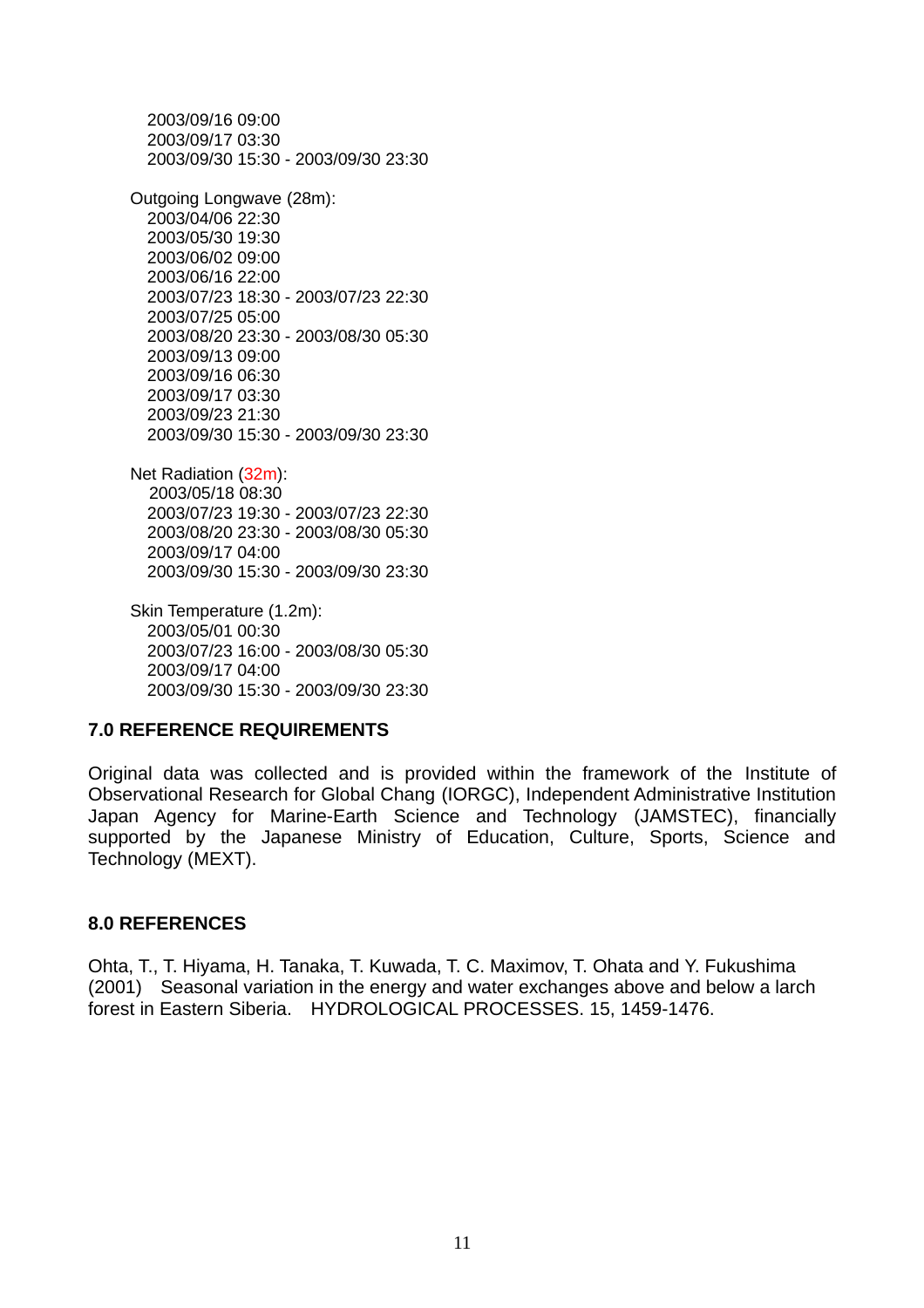# **TITLE**

CAMP\_SiberiaTaiga\_LarchForest\_20031001\_20040331.sfc

# **CONTACT**

Hironori Yabuki Independent Administrative Institution Japan Agency for Marine-Earth Science and **Technology** Institute of Observational Research for Global Change 2-15 Natsushima-cho, Yokosuka, 237-0061, JAPAN TEL: +81-46-867-9268 FAX: +81-46-867-9255 E-mail: yabuki@jamstec.go.jp

Tetsuo Ohata Independent Administrative Institution Japan Agency for Marine-Earth Science and **Technology** Institute of Observational Research for Global Change 2-15 Natsushima-cho, Yokosuka, 237-0061, JAPAN TEL: +81-46-867-9250 FAX: +81-46-867-9255 E-mail: ohatat@jamstec.go.jp

# **DATE OF THIS DOCUMENT**

16 May 2006 (Updated 5 October 2006)

# **1. 0 DATASET OVERVIEW**

# 1.13 Introduction

# **Objectives**

The goal of the GAME-Siberia project is to clarify the characteristics and processes of water accumulation and transfer and their relation with the energy cycle, in the atmosphere-land surface interface of cold environments from the seasonal to the interannual time scale. This study will contribute to one of the primary GAME objectives;

- To understand multi-scale interactions in the energy and hydrologic cycles in the Asian Monsoon Region
- and one scientific objective;

 To assess the impact of monsoon variability on the regional hydrologic cycle. The objectives of Taiga study subgroup include:

- 1. Develop seasonal and inter-annual variation of one-dimensional energy and water vapor fluxes over tundra.
- 2. Characterize the water balance components in these Taiga watersheds.
- 3. Determine the areal distribution of ground surface properties.

# 1.14 Time period covered by the data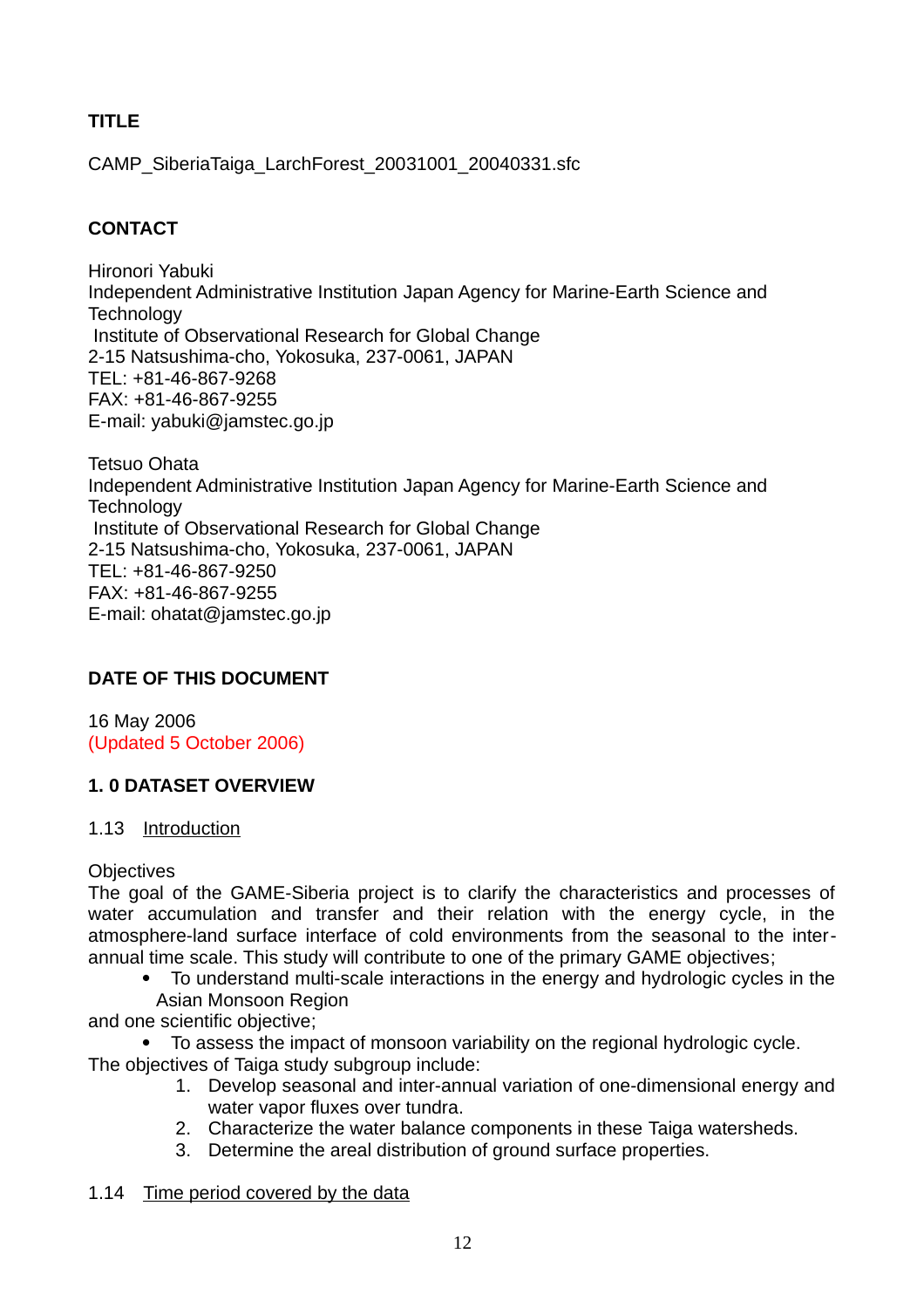Start: 1 October 2003, 00:00 End: 31 March 2004, 23:00

#### 1.15 Temporal characteristics of the data

All parameters are recoded every 30 minutes.

#### 1.16 Physical location of the measurement

| Latitude                         | 62.255 N        |
|----------------------------------|-----------------|
| Longitude                        | : 129.618 E     |
| Elevation                        | : 220.0m a.s.l. |
| Landscape                        | : Larch Forest  |
| Canopy height                    | : About 18 m    |
| Soil Characteristics: Sandy soil |                 |

#### 1.17 Data source

Original data provided by the Institute of Observational Research for Global Change (IORGC), Independent Administrative Institution Japan Agency for Marine-Earth Science and Technology (JAMSTEC) financially supported by the Japanese Ministry of Education, Culture, Sports, Science and Technology (MEXT).

1.18 WWW address references

Website: http://www.hyarc.nagoya-u.ac.jp/game/siberia/p-taiga.html

#### **2.0 INSTRUMENTATION DESCRIPTION**

2.1 Platform

The sensors are mounted on several heights.

#### 2.2 Description of the instrumentation

| <b>Parameter</b>          | <b>Model</b>            | <b>Manufacturer</b> |
|---------------------------|-------------------------|---------------------|
| <b>Station Pressure</b>   | Analog Barometer PTB101 | <b>VAISALA</b>      |
| Air Temperature           | <b>HMP-35D</b>          | <b>VAISALA</b>      |
| <b>Relative Humidity</b>  | <b>HMP-35D</b>          | <b>VAISALA</b>      |
| <b>Wind Speed</b>         | AC750                   | Makino              |
| <b>Wind Direction</b>     | <b>VR036</b>            | Makino              |
| Precipitation             | (Missing)               | (Missing)           |
| Snow Depth                | <b>SR-50</b>            | <b>CAMBEL</b>       |
| <b>Incoming Shortwave</b> | CM6F                    | Kipp & Zonen)       |
| <b>Outgoing Shortwave</b> | CM6F                    | Kipp & Zonen)       |
| Incoming Longwave         | Pyradiometer MS-202F    | EKO                 |
| <b>Outgoing Longwave</b>  | Pyradiometer MS-202F    | EKO                 |
| <b>Net Radiation</b>      | NET RADIOMETER Q7       | <b>REBS</b>         |
| Skin Temperature          | 4000GL                  | <b>EVEREST</b>      |

2.5 Instrumentation specification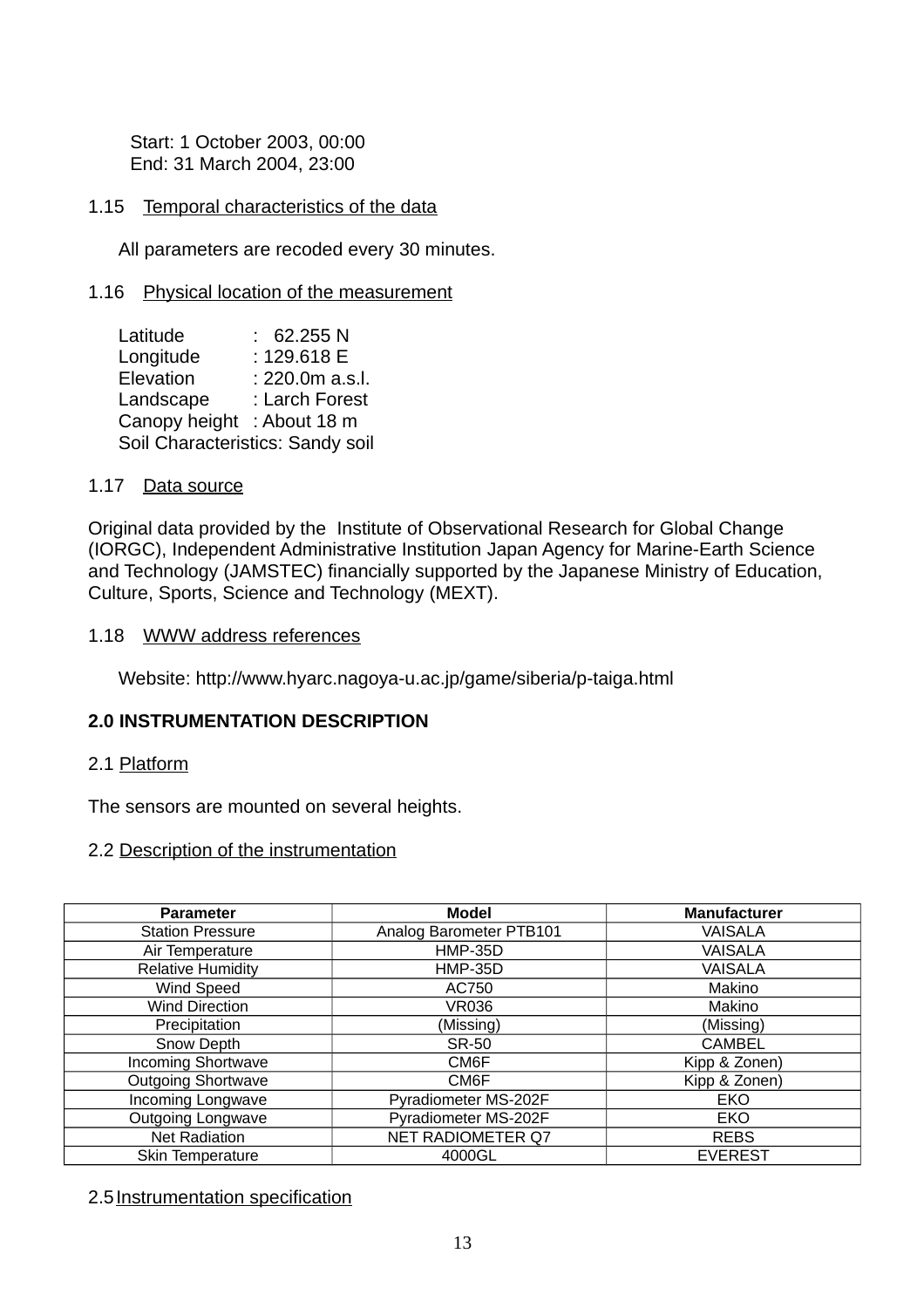| Station Pressure (1.2m)  | : Station Pressure at the 1.2m height (hPa)                            |
|--------------------------|------------------------------------------------------------------------|
| Air Temperature (32m)    | : Air Temperature at the 32m height (deg.C)                            |
| Relative Humidity (32m)  | : Relative Humidity at the 32m height (%)                              |
| Wind Speed (32m)         | : Wind Speed at the 32m height (m/s)                                   |
| Wind Direction (32m)     | : Wind Direction at the 32m height (deg.)                              |
| Precipitation            | : Missing                                                              |
| Snow Depth (3m)          | : Snow depth at the 3m height (cm)                                     |
| Incoming Shortwave (32m) | : Shortwave Downward Radiation at the 32m height (W/m $\textdegree$ 2) |
| Outgoing Shortwave (28m) | : Shortwave Upward Radiation at the 28m height (W/m <sup>22</sup> )    |
| Incoming Longwave (32m)  | : Longwave Downword Radiation at the 32m height (W/m <sup>22</sup> )   |
| Outgoing Longwave (28m)  | : Longwave Upword Radiation at the 28m height (W/m <sup>22</sup> )     |
| Net Radiation (1.2m)     | : Net Radiation at the 1.2m height (W/m <sup>2</sup> )                 |
| Skin Temperature (1.2m)  | : Surface Temperature at the 1.2m height (deg.C)                       |

# **3.0 DATA COLLECTION AND PROCESSING**

#### 3.1 Description of data collection

Data are downloaded from the Tower twice every year, in spring and autumn. Then, data are sent to Japan, where they are processed.

## 3.2 Description of derived parameters and processing techniques used

Temperature, relative humidity and radiation are instantaneous values. Atmospheric pressure is averaged over the previous 30 minutes. Wind speed and direction are the *resulting* average speed and direction over the previous 30 minutes (calculated by the data logger by means of data recorded every 5 seconds): this to minimize data unreliability due to sudden gusts. Snow depth is instantaneous values of each 2 hours. The snow sensor is based on a 50 kHz (Ultrasonic) electrostatic transducer. The SR50 determines the distance to a target by sending out ultrasonic pulses and listening for the returning echoes that are reflected from the target. Air temperature is used to compensate the snow data which is measured by using snow depth sensor. A temperature compensated distance from SR50 to snow surface is obtained by multiplying the SR50 reading by the square root of the air temperature in degree Kelvin divided by 273.15. DISTANCE = READINGSR50×root( T (K) / 273.15(K) )

And the Four parameters indicated below were computed by using "CEOP Derived Parameter Equations: http://www.joss.ucar.edu/ghp/ceopdm/refdata\_report/eqns.html" . also put the data flag "I", In the case of calculated by using dubious value fagged "D", the data flag was put "D".

Dew Point Temperature were computed by using (Bolton 1980):

es =  $6.112 * exp((17.67 * T)/(T + 243.5));$  $e = es * (RH/100.0)$ ;  $Td = log(e/6.112)*243.5/(17.67-log(e/6.112))$ ; where:  $T =$  temperature in deg C; es = saturation vapor pressure in mb;  $e =$  vapor pressure in mb;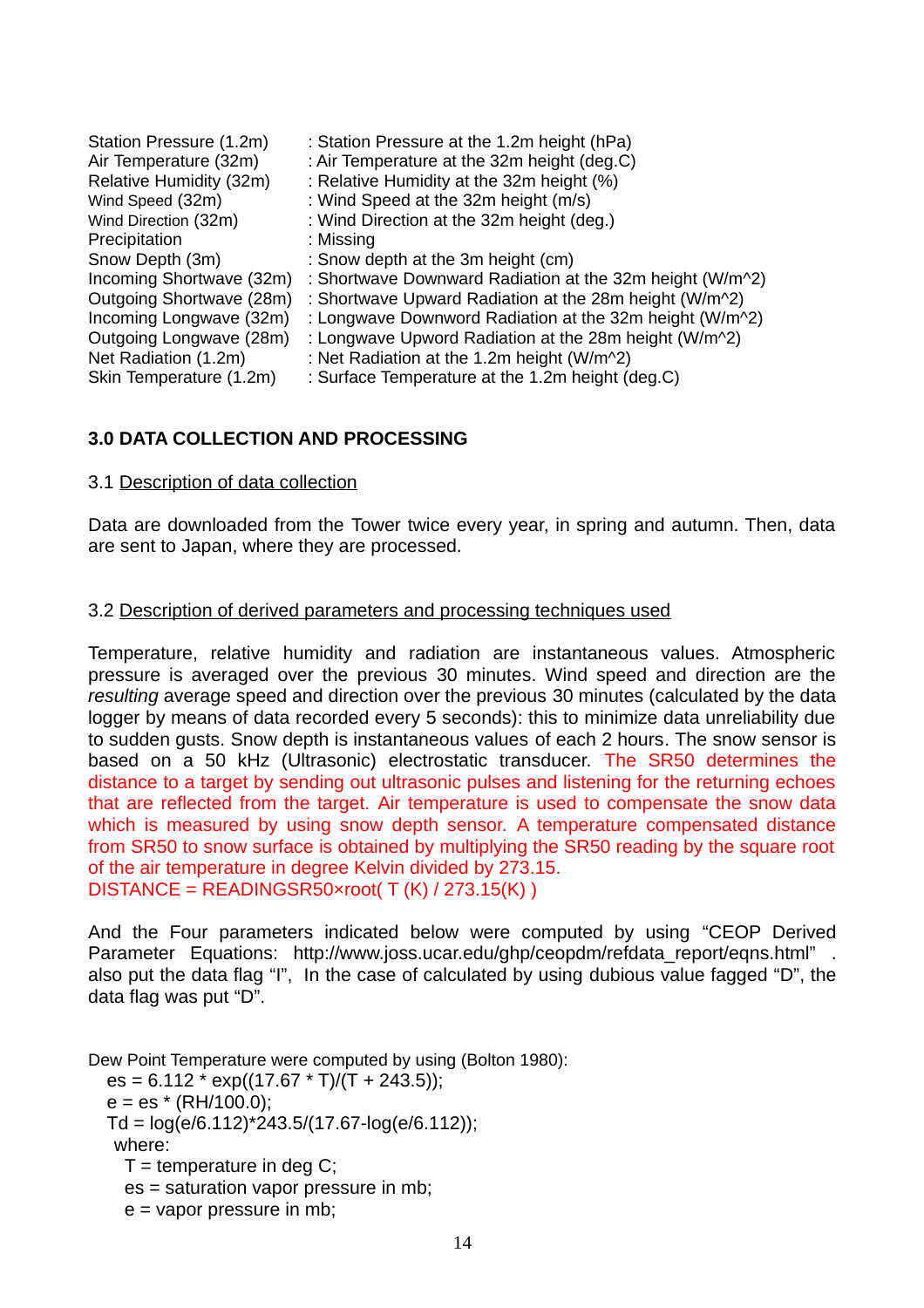RH = Relative Humidity in percent;  $Td =$  dew point in deg C

Specific Humidity were computed by using (Bolton 1980):  $e = 6.112*exp((17.67*Td)/(Td + 243.5));$  $q = (0.622 * e)/(p - (0.378 * e))$ ; where: e = vapor pressure in mb;  $Td =$  dew point in deg C;  $p =$  surface pressure in mb;  $q =$  specific humidity in kg/kg.

U,V Components were computed by using (GEMPAK):

 $U = -sin(direction) * wind speed$ :

 $V = -\cos(direction) * wind speed;$ 

# **4.0 QUALITY CONTROL PROCEDURES**

For all parameters, the data has been visually checked, looking for extremely and unusual low/high values and/or periods with constant values thorough the CAMP Quality Control Web Interface.

The quality control flags follow the CEOP data flag definition document.

# **5.0 GAP FILLING PROCEDURES**

Snow depth was applied linear interpolation to make 30 minute data. The "off-time" observations flagged "I".

# **6.0 DATA REMARKS**

6.1 PI's assessment of the data

6.1.1 Instruments problems

None.

# 6.1.2 Quality issues

## 6.2 Missing data periods

The missing data period are listed in chapter 9.0.

# **7.0 REFERENCE REQUIREMENTS**

Original data was collected and is provided within the framework of the Institute of Observational Research for Global Chang (IORGC), Independent Administrative Institution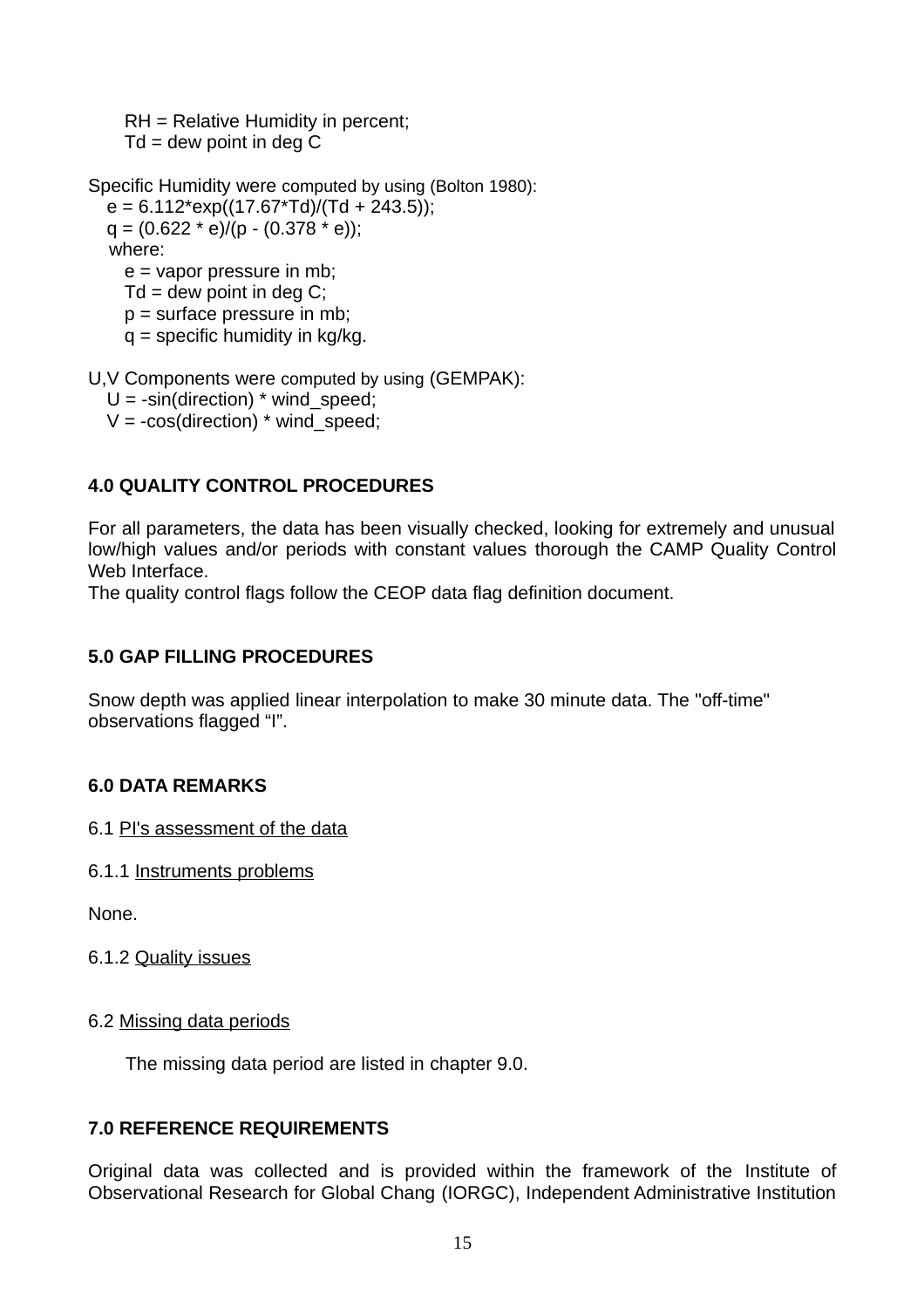Japan Agency for Marine-Earth Science and Technology (JAMSTEC), financially supported by the Japanese Ministry of Education, Culture, Sports, Science and Technology (MEXT).

#### **8.0 REFERENCES**

Ohta, T., T. Hiyama, H. Tanaka, T. Kuwada, T. C. Maximov, T. Ohata and Y. Fukushima (2001) Seasonal variation in the energy and water exchanges above and below a larch forest in Eastern Siberia. HYDROLOGICAL PROCESSES. 15, 1459-1476.

#### **9.0 Missing Data Periods**

------------------------------------------------------------ File Name: CAMP\_SiberiaTaiga\_LarchForest\_20031001\_20040331.sfc Data Period : 2003/10/01 00:00 - 2004/03/31 23:30 ------------------------------------------------------------ Station Pressure 2003/10/01 00:00 2003/11/21 08:00 - 2004/03/08 15:30 (5200) 2004/03/17 12:00 - 2004/03/18 05:30 (36) 2004/03/18 11:30 - 2004/03/19 07:00 (40) 2004/03/19 10:00 - 2004/03/20 04:30 (38) 2004/03/20 18:00 - 2004/03/26 05:00 (263) 2004/03/26 20:30 - 2004/03/27 01:30 (11) 2004/03/31 15:30 - 2004/03/31 23:30 (17) Air Temperature 2003/10/01 00:00 2004/03/31 15:30 - 2004/03/31 23:30 (17) Dew Point Temperature 2003/10/01 00:00 2004/03/31 15:30 - 2004/03/31 23:30 (17) Relative Humidity 2003/10/01 00:00 2004/03/31 15:30 - 2004/03/31 23:30 (17) Specific Humidity 2003/10/01 00:00 2003/11/13 04:30 - 2003/11/13 06:30 (5) 2003/11/20 23:30 - 2004/03/09 03:00 (5240) 2004/03/09 09:00 - 2004/03/09 12:30 (8) 2004/03/11 18:30 - 2004/03/11 19:30 (3) 2004/03/14 01:00 2004/03/14 06:00 2004/03/14 15:00 2004/03/16 00:00 - 2004/03/16 01:30 (4)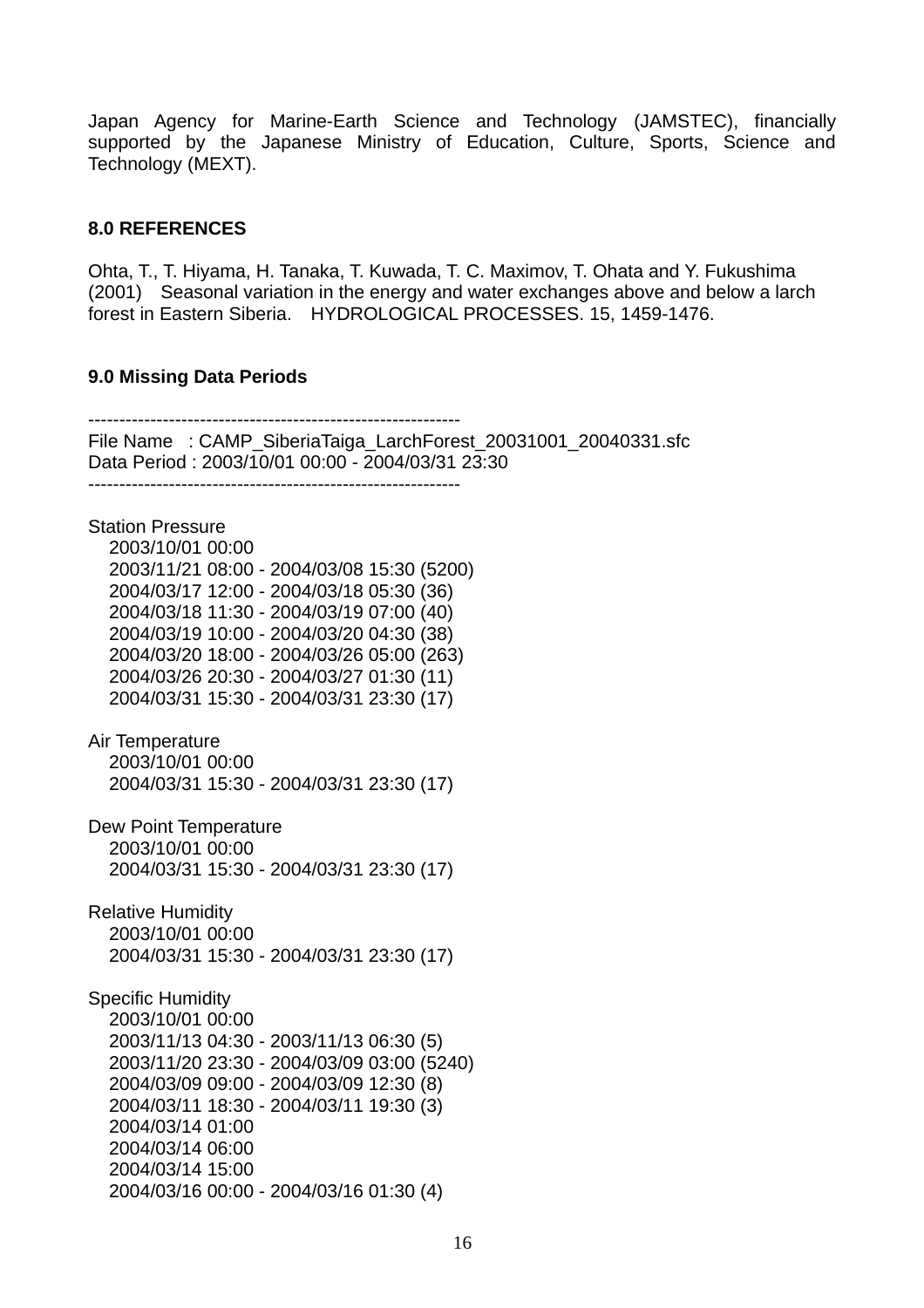2004/03/16 14:00 - 2004/03/18 08:00 (85) 2004/03/18 10:00 - 2004/03/20 05:30 (88) 2004/03/20 16:00 - 2004/03/26 05:30 (268) 2004/03/26 17:30 - 2004/03/27 02:30 (19) 2004/03/31 15:30 - 2004/03/31 23:30 (17) Wind Speed 2003/10/01 00:00 2004/03/31 15:30 - 2004/03/31 23:30 (17) Wind Direction 2003/10/01 00:00 2004/03/31 15:30 - 2004/03/31 23:30 (17) U Wind Component 2003/10/01 00:00 2003/11/21 10:00 - 2004/03/03 04:00 (4933) 2004/03/31 15:30 - 2004/03/31 23:30 (17) V Wind Component 2003/10/01 00:00 2003/11/21 10:00 - 2004/03/03 04:00 (4933) 2004/03/31 15:30 - 2004/03/31 23:30 (17) Precipitation 2003/10/01 00:00 - 2004/03/31 23:30 (ALL) Snow Depth 2003/10/01 00:00 - 2003/10/13 02:30 (582) 2004/03/31 23:30 Incoming Shortwave 2003/10/01 00:00 2004/03/31 15:30 - 2004/03/31 23:30 (17) Outgoing Shortwave 2003/10/01 00:00 2004/03/31 15:30 - 2004/03/31 23:30 (17) Incoming Longwave 2003/10/01 00:00 2003/10/27 08:00 - 2003/10/27 09:30 (4) 2003/12/13 03:00 - 2003/12/13 05:30 (6) 2003/12/21 02:30 - 2003/12/22 04:30 (53) 2004/03/31 15:30 - 2004/03/31 23:30 (17) Outgoing Longwave 2003/10/01 00:00 2003/10/27 08:00 - 2003/10/27 09:30 (4) 2003/12/13 03:00 - 2003/12/13 05:30 (6) 2003/12/21 02:30 - 2003/12/22 04:30 (53)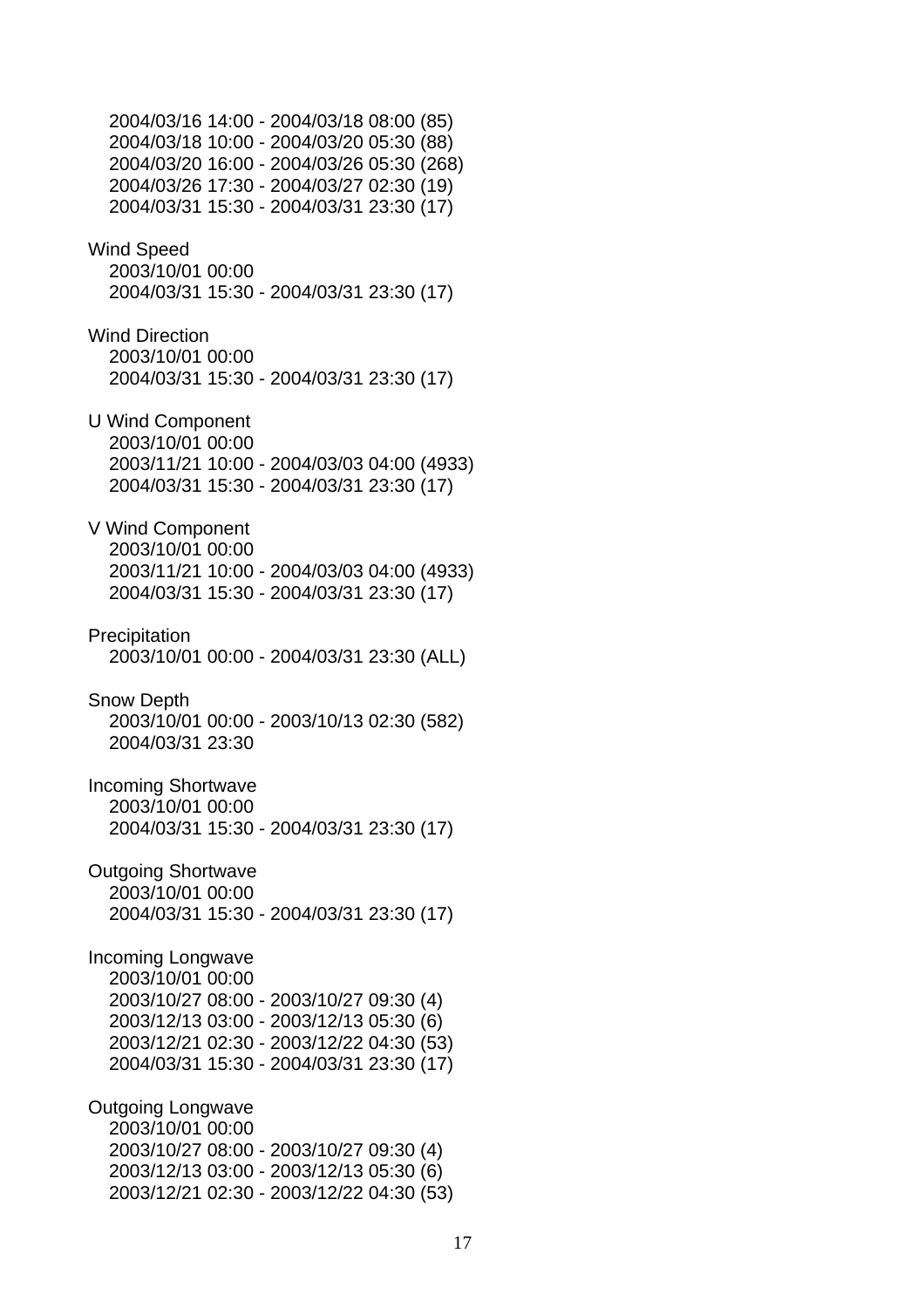2004/03/31 15:30 - 2004/03/31 23:30 (17)

Net Radiation 2003/10/01 00:00 2004/03/31 15:30 - 2004/03/31 23:30 (17)

Skin Temperature 2003/10/01 00:00 2004/03/31 15:30 - 2004/03/31 23:30 (17)

Incoming PAR 2003/10/01 00:00 - 2004/03/31 23:30 (ALL)

Outgoing PAR 2003/10/01 00:00 - 2004/03/31 23:30 (ALL)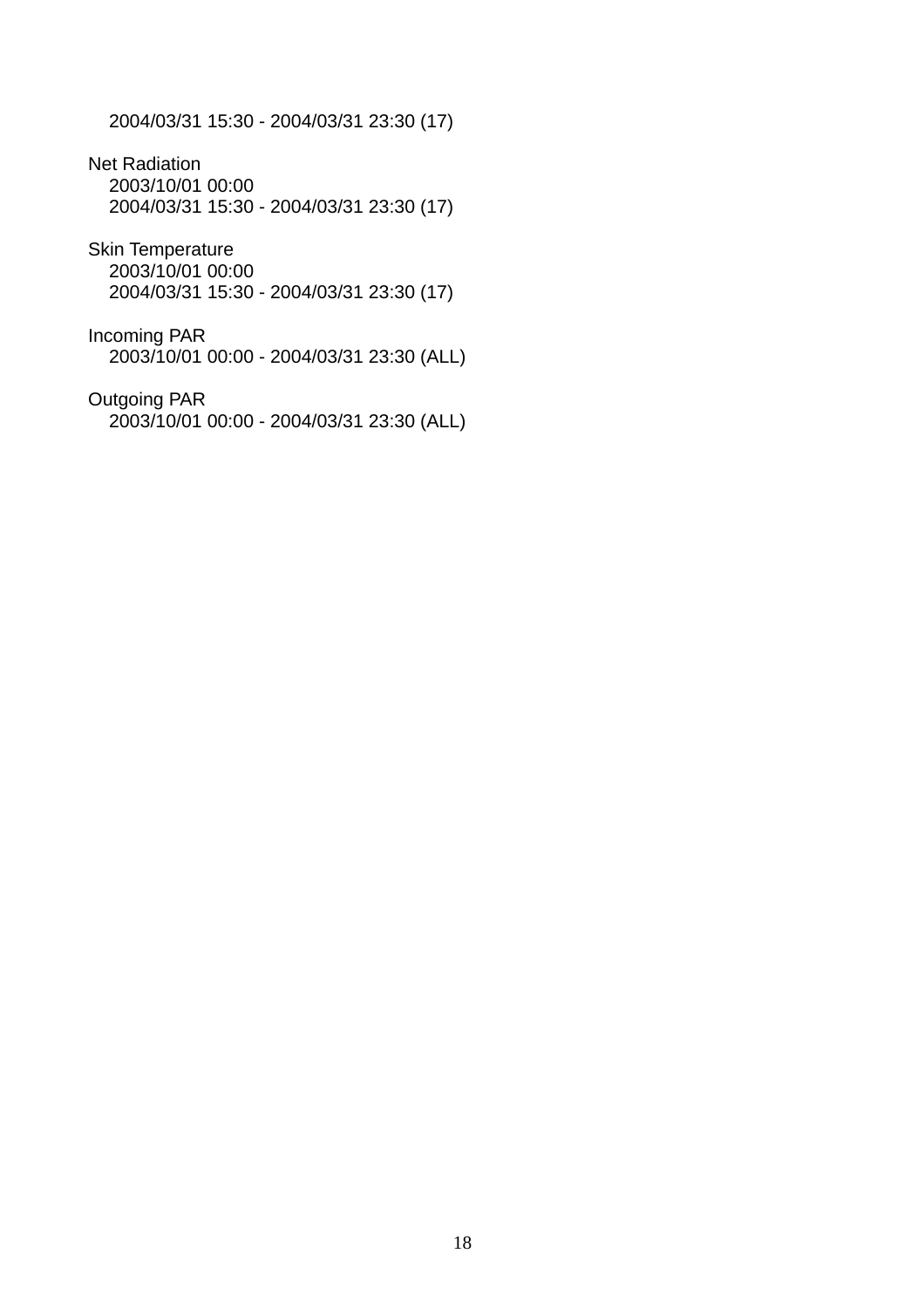# **TITLE**

CAMP\_SiberiaTaiga\_LarchForest\_20040401\_20041217.sfc

# **CONTACT**

Hironori Yabuki Independent Administrative Institution Japan Agency for Marine-Earth Science and **Technology** Institute of Observational Research for Global Change 2-15 Natsushima-cho, Yokosuka, 237-0061, JAPAN TEL: +81-46-867-9268 FAX: +81-46-867-9255 E-mail: yabuki@jamstec.go.jp

Tetsuo Ohata Independent Administrative Institution Japan Agency for Marine-Earth Science and **Technology** Institute of Observational Research for Global Change 2-15 Natsushima-cho, Yokosuka, 237-0061, JAPAN TEL: +81-46-867-9250 FAX: +81-46-867-9255 E-mail: ohatat@jamstec.go.jp

# **DATE OF THIS DOCUMENT**

18 July 2006

# **1. 0 DATASET OVERVIEW**

# 1.19 Introduction

## **Objectives**

The goal of the GAME-Siberia project is to clarify the characteristics and processes of water accumulation and transfer and their relation with the energy cycle, in the atmosphere-land surface interface of cold environments from the seasonal to the interannual time scale. This study will contribute to one of the primary GAME objectives;

 To understand multi-scale interactions in the energy and hydrologic cycles in the Asian Monsoon Region

and one scientific objective;

- To assess the impact of monsoon variability on the regional hydrologic cycle. The objectives of Taiga study subgroup include:
	- 1. Develop seasonal and inter-annual variation of one-dimensional energy and water vapor fluxes over tundra.
	- 2. Characterize the water balance components in these Taiga watersheds.
	- 3. Determine the areal distribution of ground surface properties.

# 1.20 Time period covered by the data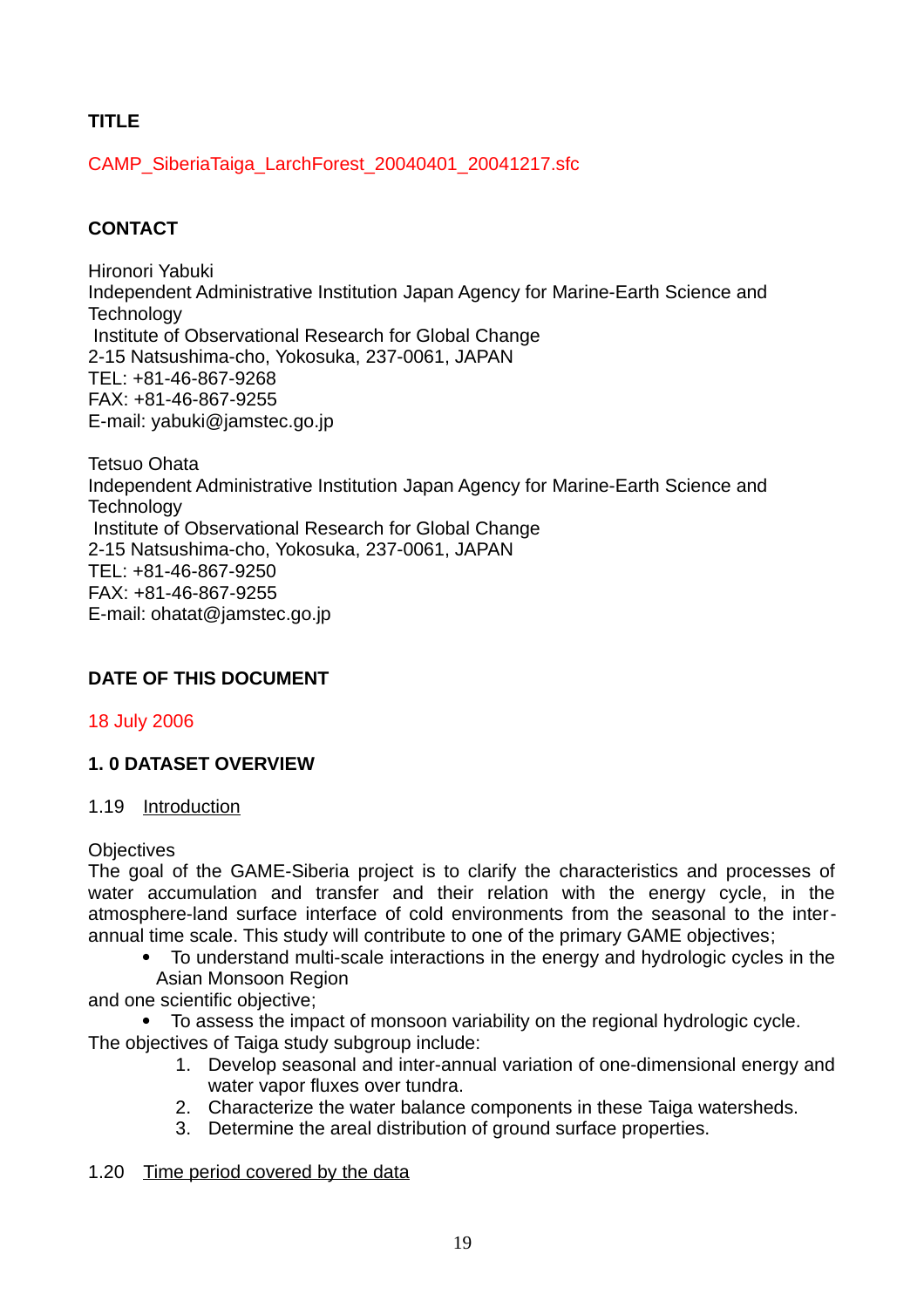Start: 1 April 2004, 00:00 End: 17 December 2004, 23:00

### 1.21 Temporal characteristics of the data

All parameters are recoded every 30 minutes.

#### 1.22 Physical location of the measurement

| Latitude                         | 62.255 N        |  |
|----------------------------------|-----------------|--|
| Longitude                        | : 129.618 E     |  |
| Elevation                        | : 220.0m a.s.l. |  |
| Landscape                        | : Larch Forest  |  |
| Canopy height : About 18 m       |                 |  |
| Soil Characteristics: Sandy soil |                 |  |

#### 1.23 Data source

Original data provided by the Institute of Observational Research for Global Change (IORGC), Independent Administrative Institution Japan Agency for Marine-Earth Science and Technology (JAMSTEC) financially supported by the Japanese Ministry of Education, Culture, Sports, Science and Technology (MEXT).

#### 1.24 WWW address references

Website: http://www.hyarc.nagoya-u.ac.jp/game/siberia/p-taiga.html

#### **2.0 INSTRUMENTATION DESCRIPTION**

#### 2.1 Platform

The sensors are mounted on several heights.

#### 2.2 Description of the instrumentation

| <b>Parameter</b>          | <b>Model</b>             | <b>Manufacturer</b> |
|---------------------------|--------------------------|---------------------|
| <b>Station Pressure</b>   | Analog Barometer PTB101  | <b>VAISALA</b>      |
| Air Temperature           | <b>HMP-35D</b>           | <b>VAISALA</b>      |
| <b>Relative Humidity</b>  | <b>HMP-35D</b>           | <b>VAISALA</b>      |
| Wind Speed                | AC750                    | Makino              |
| <b>Wind Direction</b>     | <b>VR036</b>             | Makino              |
| Precipitation             | (Missing)                | (Missing)           |
| Snow Depth                | <b>SR-50</b>             | <b>CAMBEL</b>       |
| <b>Incoming Shortwave</b> | CM6F                     | Kipp & Zonen)       |
| <b>Outgoing Shortwave</b> | CM6F                     | Kipp & Zonen)       |
| Incoming Longwave         | Pyradiometer MS-202F     | EKO                 |
| <b>Outgoing Longwave</b>  | Pyradiometer MS-202F     | EKO                 |
| <b>Net Radiation</b>      | <b>NET RADIOMETER Q7</b> | <b>REBS</b>         |
| Skin Temperature          | 4000GL                   | <b>EVEREST</b>      |

#### 2.6 Instrumentation specification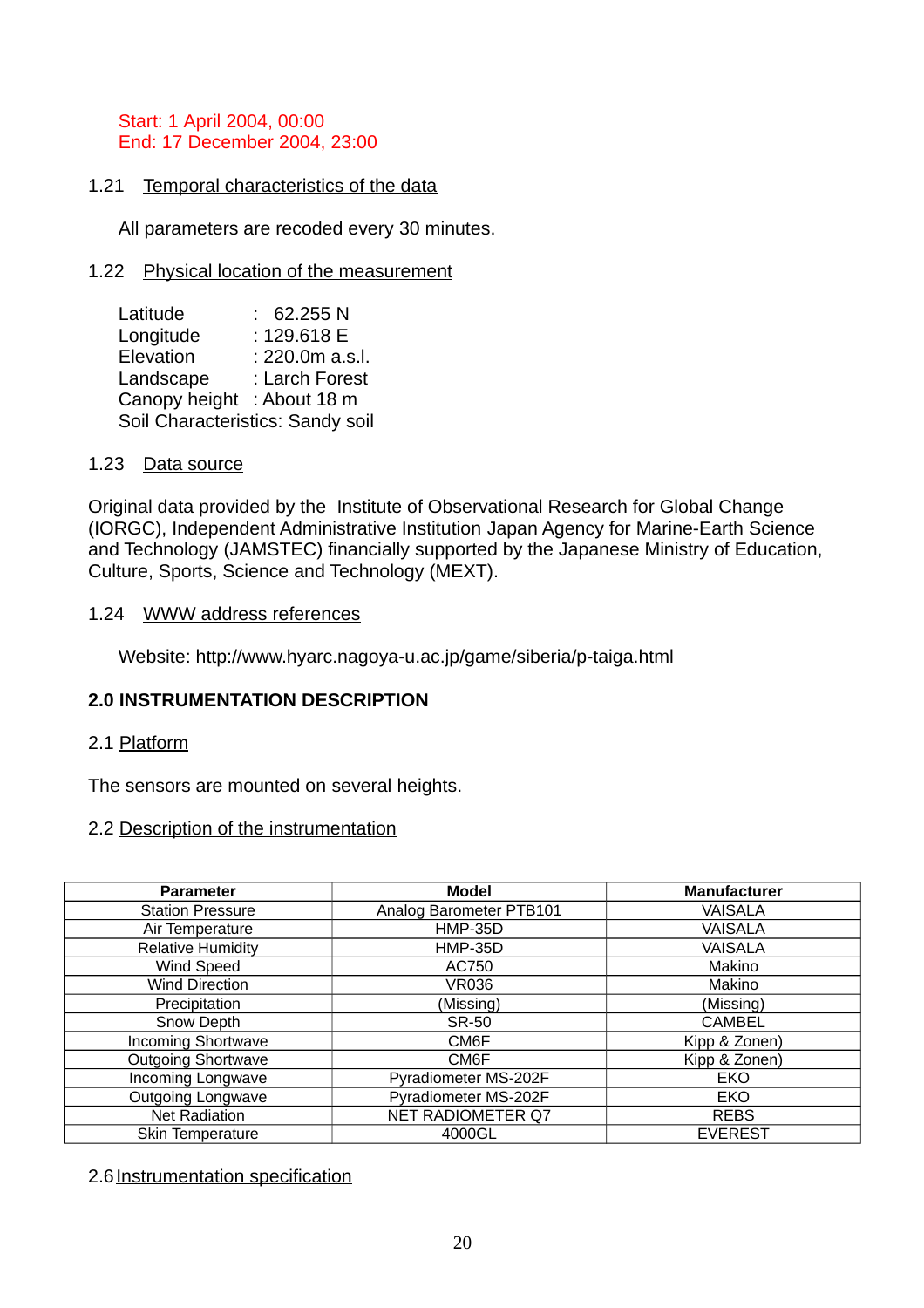| Station Pressure (1.2m)<br>Air Temperature (32m) | : Station Pressure at the 1.2m height (hPa)<br>: Air Temperature at the 32m height (deg.C) |
|--------------------------------------------------|--------------------------------------------------------------------------------------------|
| Relative Humidity (32m)                          | : Relative Humidity at the 32m height (%)                                                  |
| Wind Speed (32m)                                 | : Wind Speed at the 32m height (m/s)                                                       |
| Wind Direction (32m)                             | : Wind Direction at the 32m height (deg.)                                                  |
| Precipitation                                    | : Missing                                                                                  |
| Snow Depth (3m)                                  | : Snow depth at the 3m height (cm)                                                         |
| Incoming Shortwave (32m)                         | : Shortwave Downward Radiation at the 32m height (W/m <sup>22</sup> )                      |
| Outgoing Shortwave (28m)                         | : Shortwave Upward Radiation at the 28m height (W/m <sup>22</sup> )                        |
| Incoming Longwave (32m)                          | : Longwave Downword Radiation at the 32m height (W/m <sup>22</sup> )                       |
| Outgoing Longwave (28m)                          | : Longwave Upword Radiation at the 28m height (W/m <sup>22</sup> )                         |
| Net Radiation (1.2m)                             | : Net Radiation at the 1.2m height (W/m^2)                                                 |
| Skin Temperature (1.2m)                          | : Surface Temperature at the 1.2m height (deg.C)                                           |

## **3.0 DATA COLLECTION AND PROCESSING**

#### 3.1 Description of data collection

Data are downloaded from the Tower twice every year, in spring and autumn. Then, data are sent to Japan, where they are processed.

#### 3.2 Description of derived parameters and processing techniques used

Temperature, relative humidity and radiation are instantaneous values. Atmospheric pressure is averaged over the previous 30 minutes. Wind speed and direction are the *resulting* average speed and direction over the previous 30 minutes (calculated by the data logger by means of data recorded every 5 seconds): this to minimize data unreliability due to sudden gusts. The incoming and outgoing shortwave data values at night time were replaced zero and Relative Humidity data values over 100% was replaced zero. These data flags were put "I" as an Interpolated flag.

And the Four parameters indicated below were computed by using "CEOP Derived Parameter Equations: http://www.joss.ucar.edu/ghp/ceopdm/refdata\_report/eqns.html" . also put the data flag "I", In the case of calculated by using dubious value fagged "D", the data flag was put "D".

Dew Point Temperature were computed by using (Bolton 1980): es = 6.112 \* exp((17.67 \* T)/(T + 243.5));  $e = es * (RH/100.0);$  $Td = log(e/6.112) * 243.5/(17.67 - log(e/6.112))$ ; where:  $T =$  temperature in deg C; es = saturation vapor pressure in mb;  $e =$  vapor pressure in mb; RH = Relative Humidity in percent;  $Td =$  dew point in deg C

Specific Humidity were computed by using (Bolton 1980):  $e = 6.112*exp((17.67*Td)/(Td + 243.5));$  $q = (0.622 * e)/(p - (0.378 * e))$ ;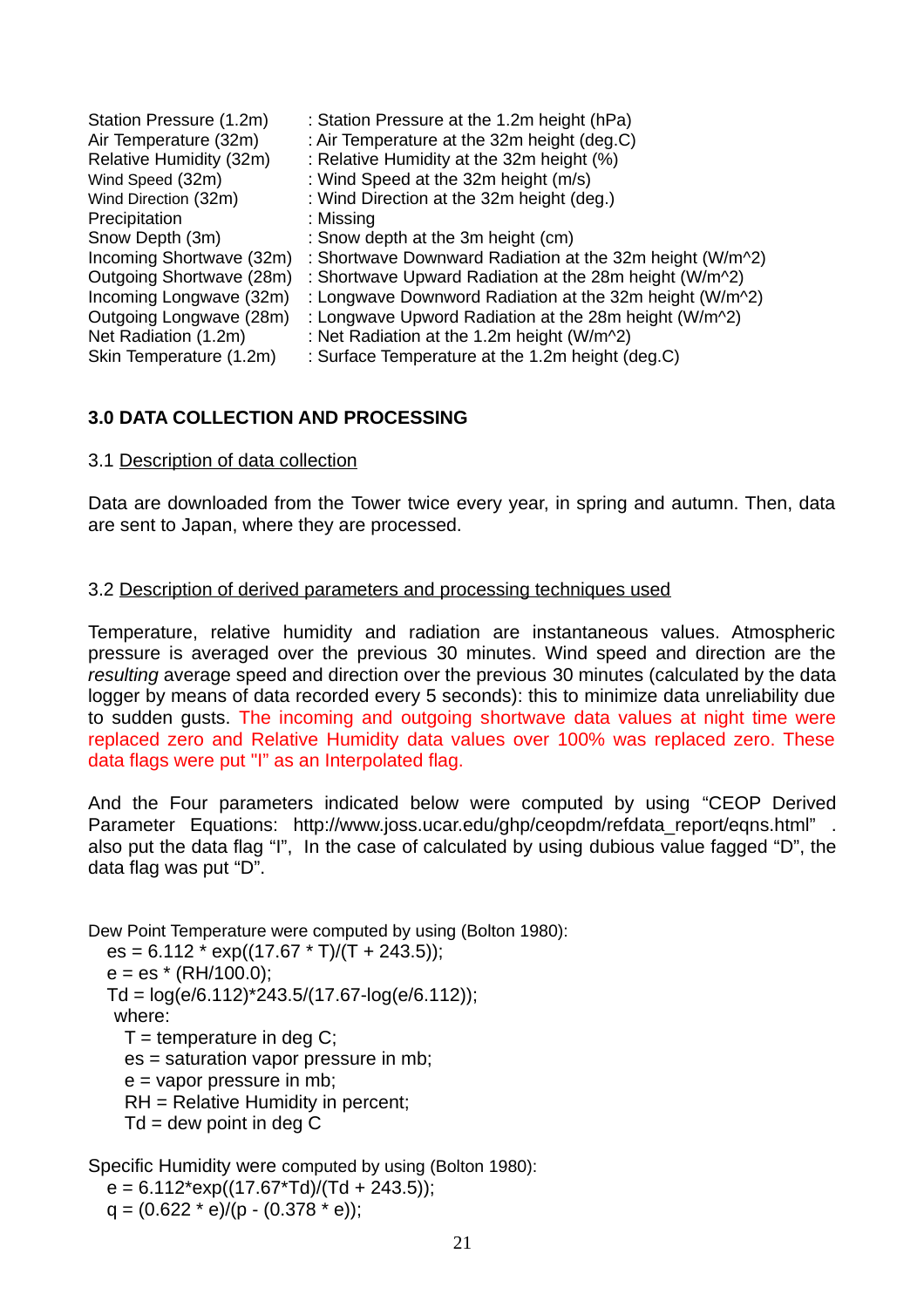where:

 e = vapor pressure in mb;  $Td =$  dew point in deg C; p = surface pressure in mb;  $q =$  specific humidity in kg/kg.

U,V Components were computed by using (GEMPAK):

 $U = -\sin(direction) * wind speed;$ 

 $V = -\cos(direction) * wind speed;$ 

Net radiation were computed by using (GEMPAK): NET radiation = down(in)short + down(in)long - up(out)short - up(out)long;

# **4.0 QUALITY CONTROL PROCEDURES**

For all parameters, the data has been visually checked, looking for extremely and unusual low/high values and/or periods with constant values thorough the CAMP Quality Control Web Interface.

The quality control flags follow the CEOP data flag definition document.

# **5.0 GAP FILLING PROCEDURES**

## **6.0 DATA REMARKS**

6.1 PI's assessment of the data

6.1.1 Instruments problems

None.

6.1.2 Quality issues

## 6.2 Missing data periods

The missing data period are listed in chapter 9.0.

# **7.0 REFERENCE REQUIREMENTS**

Original data was collected and is provided within the framework of the Institute of Observational Research for Global Chang (IORGC), Independent Administrative Institution Japan Agency for Marine-Earth Science and Technology (JAMSTEC), financially supported by the Japanese Ministry of Education, Culture, Sports, Science and Technology (MEXT).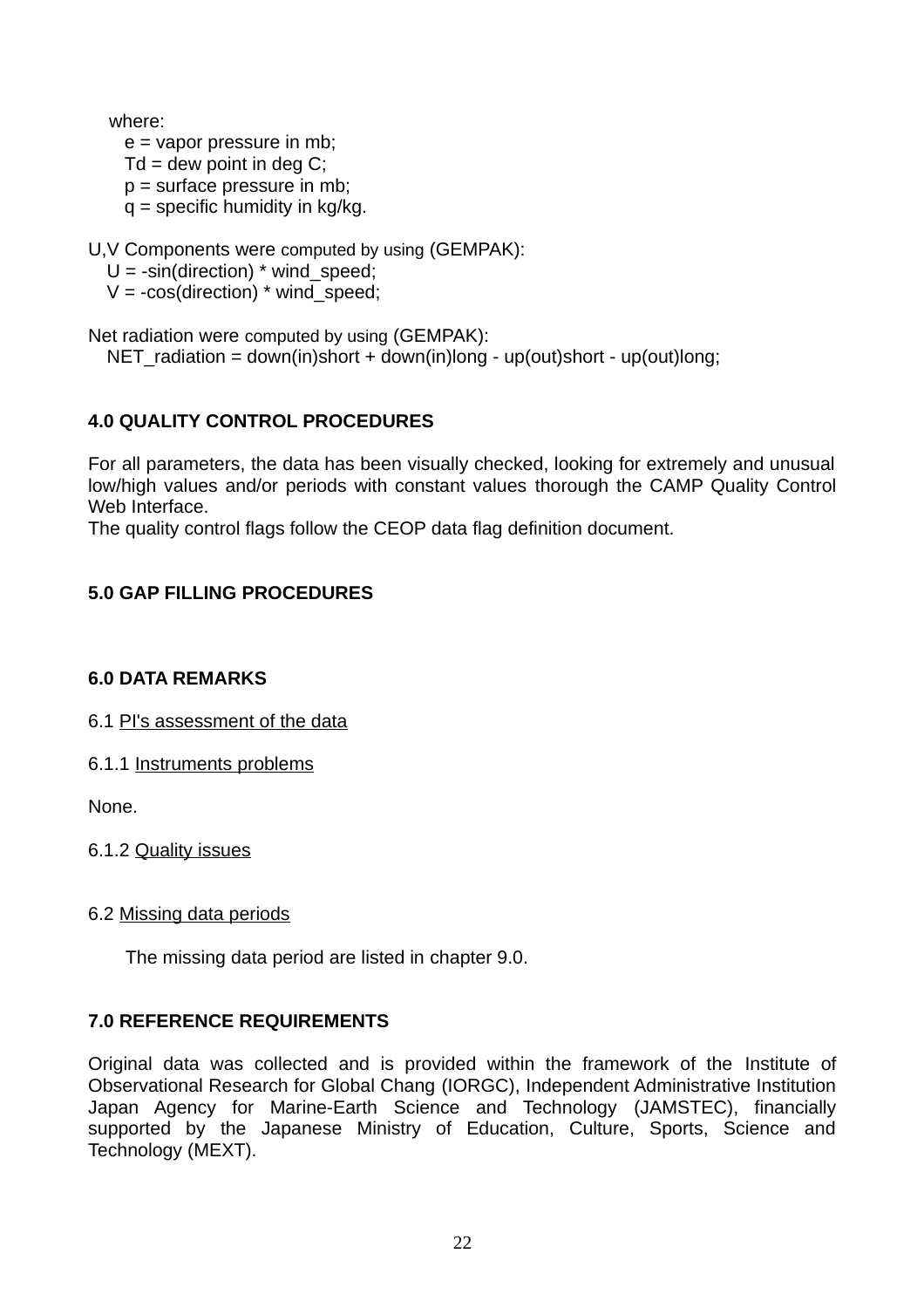#### **8.0 REFERENCES**

Ohta, T., T. Hiyama, H. Tanaka, T. Kuwada, T. C. Maximov, T. Ohata and Y. Fukushima (2001) Seasonal variation in the energy and water exchanges above and below a larch forest in Eastern Siberia. HYDROLOGICAL PROCESSES. 15, 1459-1476.

#### **9.0 Missing Data Periods**

------------------------------------------------------------ File Name : CAMP\_SiberiaTaiga\_LarchForest\_20040401\_20041217.sfc Data Period : 2004/04/01 00:00 - 2004/12/17 23:30 ------------------------------------------------------------ Station Pressure 2004/04/01 00:00 - 2004/05/28 07:30 (2752) 2004/06/16 08:30 - 2004/06/18 04:30 (89) 2004/08/07 01:00 - 2004/08/10 06:00 (155) 2004/08/20 22:00 - 2004/08/21 05:00 (15) 2004/09/11 15:00 - 2004/09/17 04:30 (268) 2004/12/17 20:30 - 2004/12/17 23:30 (7) Air Temperature 2004/05/28 07:00 - 2004/05/28 07:30 (2) 2004/06/16 08:30 - 2004/06/18 04:30 (89) 2004/06/20 03:00 - 2004/06/20 06:30 (8) 2004/08/07 01:00 - 2004/08/10 06:00 (155) 2004/08/20 22:00 - 2004/08/21 05:00 (15) 2004/09/11 15:00 - 2004/09/17 04:30 (268) 2004/12/17 20:30 - 2004/12/17 23:30 (7) Dew Point Temperature 2004/05/23 00:00 - 2004/05/28 07:30 (256) 2004/06/16 08:30 - 2004/06/18 04:30 (89) 2004/06/20 03:00 - 2004/06/20 06:30 (8) 2004/08/07 01:00 - 2004/08/10 06:00 (155) 2004/08/20 22:00 - 2004/08/21 05:00 (15) 2004/09/11 15:00 - 2004/09/17 04:30 (268) 2004/12/17 20:30 - 2004/12/17 23:30 (7) Relative Humidity 2004/05/28 07:00 - 2004/05/28 07:30 (2) 2004/06/16 08:30 - 2004/06/18 04:30 (89) 2004/08/07 01:00 - 2004/08/10 06:00 (155) 2004/08/20 22:00 - 2004/08/21 05:00 (15) 2004/09/11 15:00 - 2004/09/17 04:30 (268) 2004/12/17 20:30 - 2004/12/17 23:30 (7) Specific Humidity 2004/04/01 00:00 - 2004/05/28 07:30 (2752) 2004/06/16 08:30 - 2004/06/18 04:30 (89)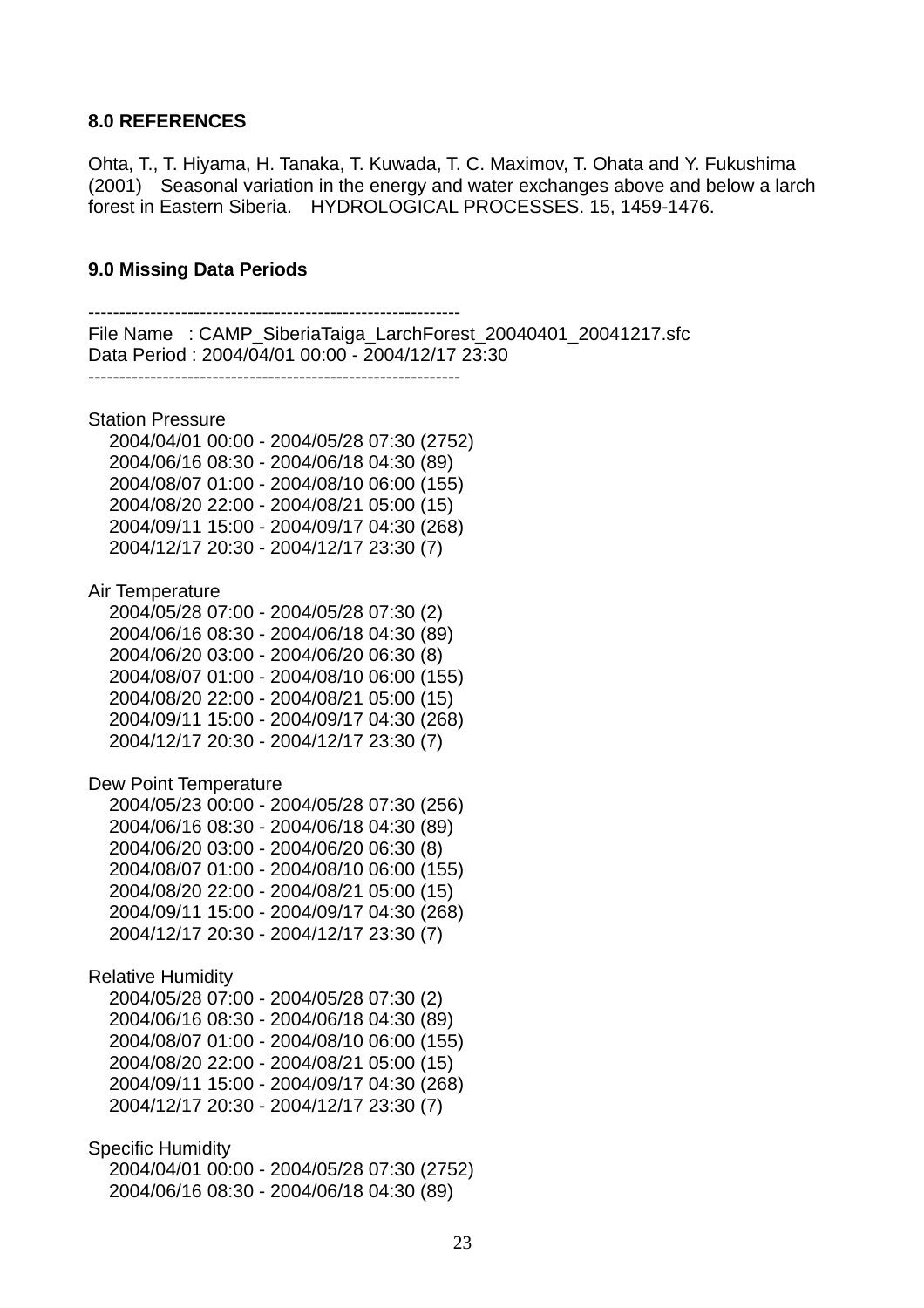2004/06/20 03:00 - 2004/06/20 06:30 (8) 2004/08/07 01:00 - 2004/08/10 06:00 (155) 2004/08/20 22:00 - 2004/08/21 05:00 (15) 2004/09/11 15:00 - 2004/09/17 04:30 (268) 2004/12/17 20:30 - 2004/12/17 23:30 (7) Wind Speed 2004/05/28 07:00 - 2004/05/28 07:30 (2) 2004/06/16 08:30 - 2004/06/18 04:30 (89) 2004/08/07 01:00 - 2004/08/10 06:00 (155) 2004/08/20 22:00 - 2004/08/21 05:00 (15) 2004/09/11 15:00 - 2004/09/17 04:30 (268) 2004/12/17 20:30 - 2004/12/17 23:30 (7) Wind Direction 2004/05/28 07:00 - 2004/05/28 07:30 (2) 2004/05/29 06:00 2004/06/16 08:30 - 2004/06/18 04:30 (89) 2004/08/07 01:00 - 2004/08/10 06:00 (155) 2004/08/20 22:00 - 2004/08/21 05:00 (15) 2004/09/11 15:00 - 2004/09/17 04:30 (268) 2004/12/17 20:30 - 2004/12/17 23:30 (7) U Wind Component 2004/05/28 07:00 - 2004/05/28 07:30 (2) 2004/05/29 06:00 2004/06/16 08:30 - 2004/06/18 04:30 (89) 2004/08/07 01:00 - 2004/08/10 06:00 (155) 2004/08/20 22:00 - 2004/08/21 05:00 (15) 2004/09/11 15:00 - 2004/09/17 05:00 (269) 2004/12/17 20:30 - 2004/12/17 23:30 (7) V Wind Component 2004/05/28 07:00 - 2004/05/28 07:30 (2) 2004/05/29 06:00 2004/06/16 08:30 - 2004/06/18 04:30 (89) 2004/08/07 01:00 - 2004/08/10 06:00 (155) 2004/08/20 22:00 - 2004/08/21 05:00 (15) 2004/09/11 15:00 - 2004/09/17 05:00 (269) 2004/12/17 20:30 - 2004/12/17 23:30 (7) Precipitation 2004/04/01 00:00 - 2004/12/17 23:30 (ALL) Snow Depth 2004/04/01 00:00 - 2004/12/17 23:30 (ALL) Incoming Shortwave 2004/05/28 07:00 - 2004/05/28 07:30 (2) 2004/06/16 08:30 - 2004/06/18 04:30 (89) 2004/08/07 01:00 - 2004/08/10 06:00 (155)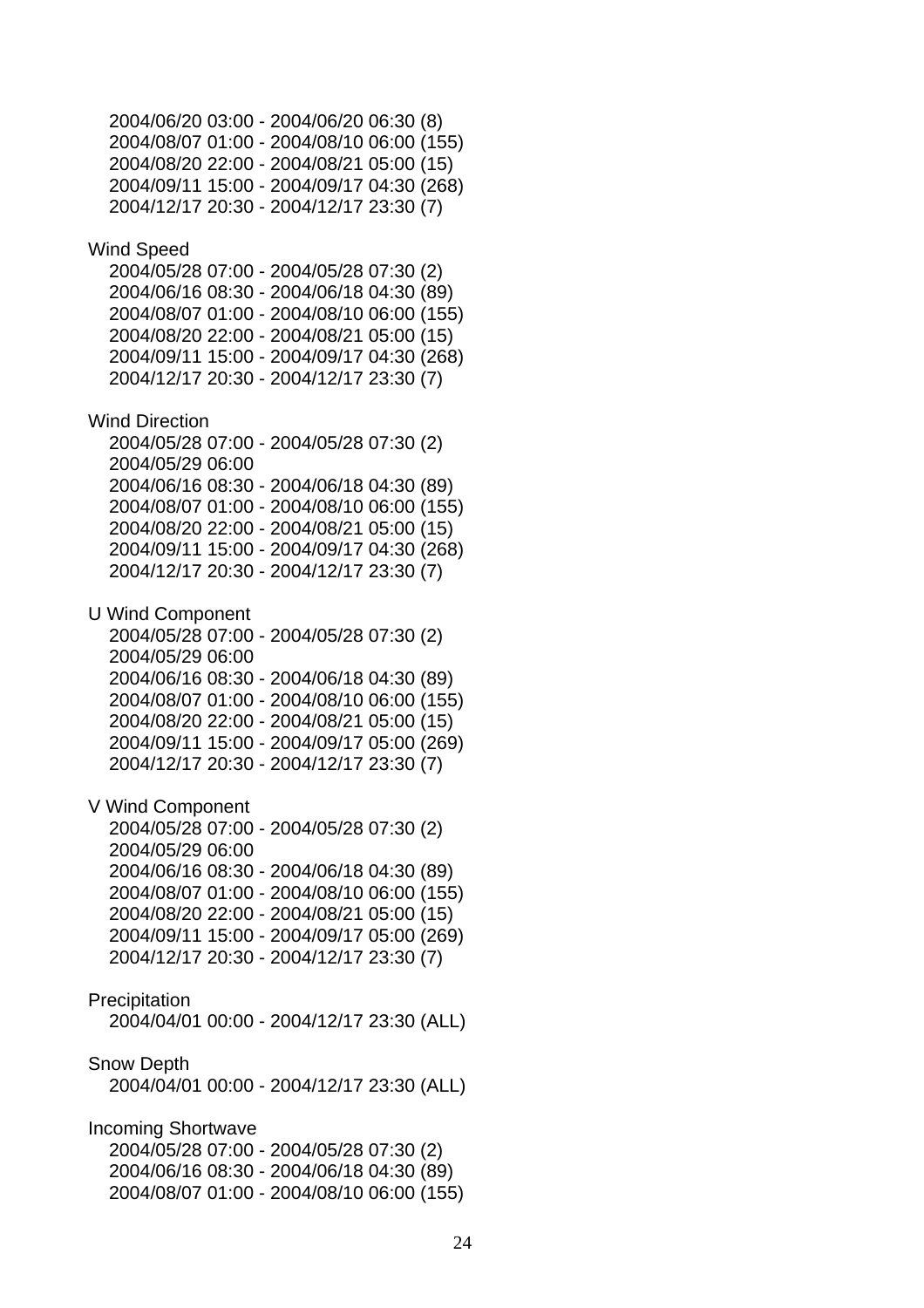2004/08/20 22:00 - 2004/08/21 05:00 (15) 2004/09/11 15:00 - 2004/09/17 04:30 (268) 2004/12/17 01:00 2004/12/17 20:30 - 2004/12/17 23:30 (7) Outgoing Shortwave 2004/05/28 07:00 - 2004/05/28 07:30 (2) 2004/06/16 08:30 - 2004/06/18 04:30 (89) 2004/08/07 01:00 - 2004/08/10 06:00 (155) 2004/08/20 22:00 - 2004/08/21 05:00 (15) 2004/09/11 15:00 - 2004/09/17 04:30 (268) 2004/12/17 01:00 2004/12/17 20:30 - 2004/12/17 23:30 (7) Incoming Longwave 2004/05/28 07:00 - 2004/05/28 07:30 (2) 2004/06/16 08:30 - 2004/06/18 04:30 (89) 2004/08/07 01:00 - 2004/08/10 06:00 (155) 2004/08/20 22:00 - 2004/08/21 05:00 (15) 2004/09/11 15:00 - 2004/09/17 04:30 (268) 2004/12/16 21:30 2004/12/16 23:30 - 2004/12/17 01:00 (4) 2004/12/17 20:30 - 2004/12/17 23:30 (7) Outgoing Longwave 2004/05/28 07:00 - 2004/05/28 07:30 (2) 2004/06/16 08:30 - 2004/06/18 04:30 (89) 2004/08/07 01:00 - 2004/08/10 06:00 (155) 2004/08/20 22:00 - 2004/08/21 05:00 (15) 2004/09/11 15:00 - 2004/09/17 04:30 (268) 2004/12/16 21:30 2004/12/16 23:30 - 2004/12/17 02:00 (6) 2004/12/17 03:00 - 2004/12/17 03:30 (2) 2004/12/17 20:30 - 2004/12/17 23:30 (7) Net Radiation 2004/05/28 07:00 - 2004/05/28 07:30 (2) 2004/05/28 22:30 - 2004/05/29 00:00 (4) 2004/05/29 02:00 - 2004/05/29 04:30 (6) 2004/05/29 05:30 2004/05/29 06:30 - 2004/05/29 07:30 (3) 2004/05/29 23:00 2004/05/30 01:30 2004/05/30 04:00 - 2004/05/30 05:30 (4) 2004/05/30 22:30 2004/05/31 01:00 2004/05/31 03:30 2004/05/31 05:00 2004/05/31 23:00 - 2004/06/01 03:00 (9) 2004/06/01 04:00 - 2004/06/01 04:30 (2) 2004/06/02 01:00 - 2004/06/02 02:00 (3)